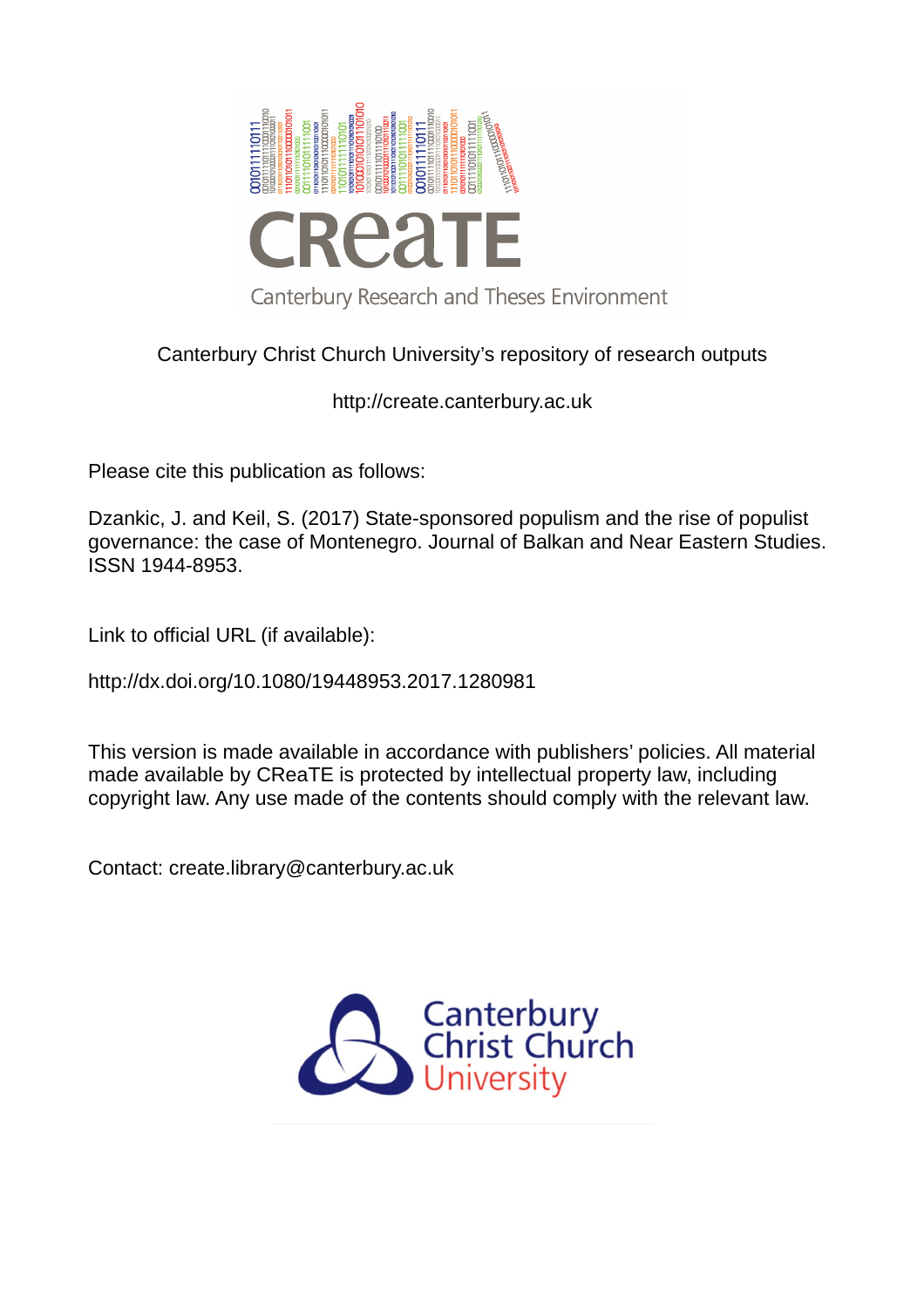# **State-sponsored Populism and the Rise of Populist Governance – The Case of Montenegro**

Jelena Džankić

European University Institute, EUDO Citizenship Observatory, Robert Schuman Centre for Advanced Studies, Badia Fiesolana (VPAD 07), Via dei Roccettini 9, 50014 San Domenico di Fiesole, Italy Contact: [jelena.dzankic@eui.eu](mailto:jelena.dzankic@eui.eu) 

Soeren Keil

Canterbury Christ Church University, School of Psychology, Politics and Sociology, North Holmes Road, Canterbury, CT1 1QU, UK Contact: [soeren.keil@canterbury.ac.uk](mailto:soeren.keil@canterbury.ac.uk)

Article first received: 24 November 2015 Article accepted: 19 March 2016

#### **Abstract**

*Ever since it became independent in 2006, Montenegro has steadily progressed in its ambition to accede to the European Union (EU). Even so, a new form of populism, dominated neither by a far-right nor a far-left discourse, but controlled by leading political elites in the country's government has developed in Montenegro. This form of populism is not a mechanism of ensuring the dominance of the Democratic Party of Socialists (Demokratska Partija Socijalista Crne Gore*, DPS*) in Montenegro per se. Instead it is used as a tool to support and enhance other mechanisms that the party utilises in order to stay in power and remain the dominant force in the country. Hence, we can observe the growth of a new kind of populism, a statesponsored populist discourse that is very different from populism as understood in Western Europe. What we find in Montenegro is a government that uses populist language and messages to support a clientelistic state system.* 

#### **Introduction**

The study of populism has mainly focused on developments in Western Europe and Latin America. Those that have been interested in Eastern Europe focus strongly on Central and Eastern European countries and/or on Russia. There has been very little academic engagement with populist movements in the post-Yugoslav states.  $\frac{1}{1}$  However, there has been a rise of populist parties in the area, including populist left-wing parties, radical right wing parties and *clientelistic* parties that use populist rhetoric. It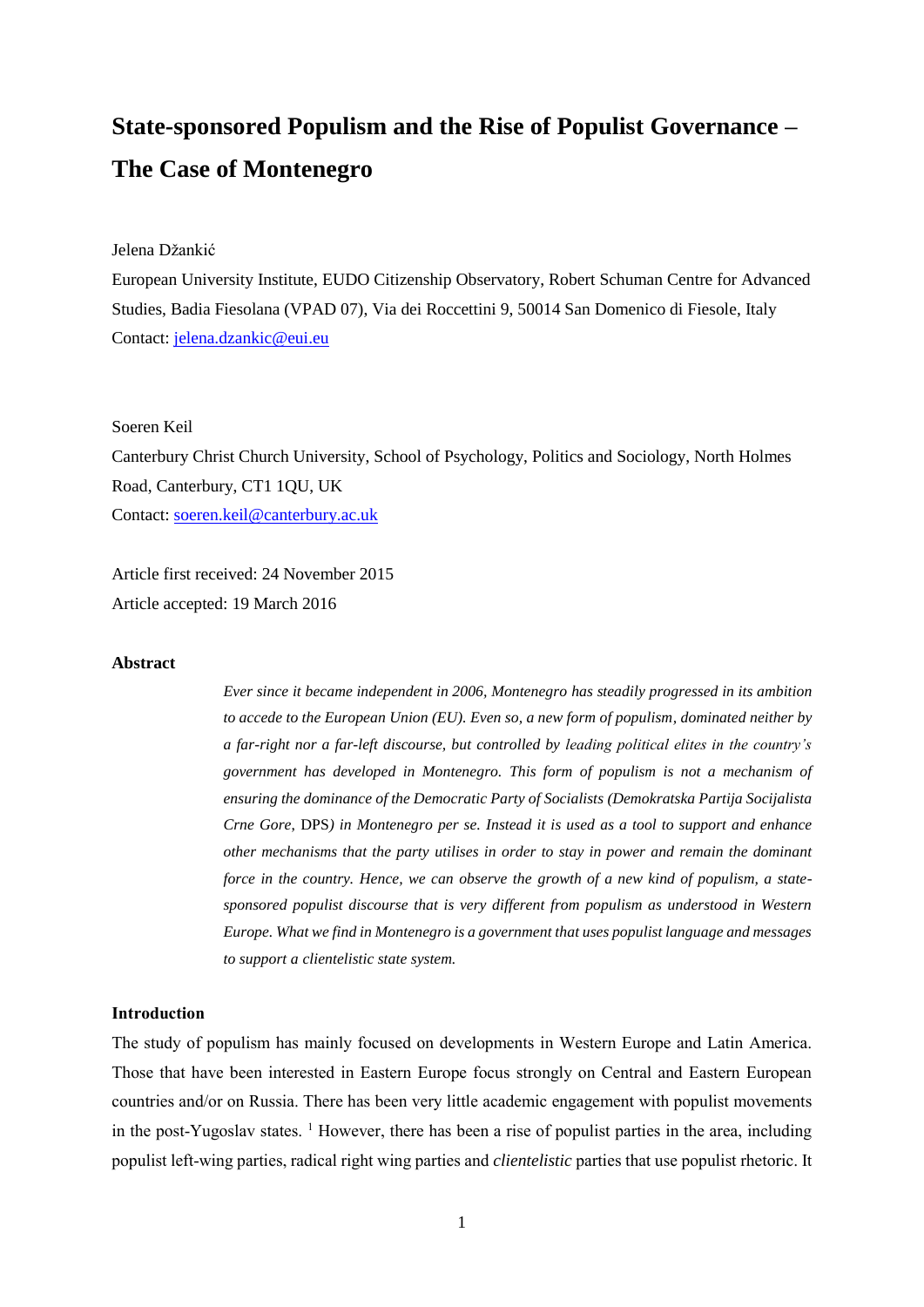is this gap in the literature on populism in Southeastern Europe, to which this article hopes to make a contribution.

This article will focus on populism in Montenegro. It will be demonstrated that populist rhetoric and methods are used by the leading party in power, the Democratic Party of Socialists of Montenegro (*Demokratska Partija Socijalista Crne Gore,* DPS) and its long-time leader and former prime minister Milo Đukanović to create a discourse in which the DPS and Đukanović are portrayed as protectors of the Montenegrin nation and the independence of Montenegro. By doing so, all those opposing the DPS and Đukanović and their methods of governing are considered enemies of the state and are often labelled 'terrorists' and threats to the public order and Montenegro's independence. The DPS is a *clientelistic*  party network, which uses a state-sponsored populist discourse to ensure its dominant position within Montenegrin society. It does so by capitalising on the identity conflict in the country and by pushing for a foreign policy which strongly distinguishes Montenegro from Serbia, the country it shared a common state with until 2006. We will use Paul Taggart's analytical framework. <sup>2</sup> He has demonstrated how populism is characterised by (a) a critique of the internal and external establishment; (b) a heartland for a 'core people' that the populist message refers to; (c) a lack of core values; (d) a sense of crisis and the need for more direct i.e. populist democracy; (e) a charismatic leader; and (f) its chameleonic nature and its ability to adopt to changing circumstances. <sup>3</sup> By applying Taggart's framework to Montenegro, it will be shown how populism has been used by the country's elite to ensure their grip on power, while at the same discrediting "Others" as enemies of the state. In doing so, this article will not only shed light on the mechanisms that the DPS uses to stay in power, but it will also contribute to a discussion of a new form of populism - a state-sponsored populist discourse that justifies one-party rule.

This contribution will progress in the following steps: First, we will provide an overview of the current discussion on populism and its multiple dimensions in contemporary politics. In the second step, we offer a backdrop for the analysis of populism by discussing the development of Montenegrin politics since 1997, when the ruling party of the country split. The third section will outline the mechanisms the DPS has developed in order to ensure its dominance in Montenegro, before the final section which will assess the role of populism in Montenegrin politics. We will reflect on the development of a new form of populism in the Conclusion – a populist discourse, supported by the ruling Montenegrin elite to protect and enhance a *clientelistic* network of influence in the country's political, economic and societal sphere.

# **Populism- One Term, many Meanings**

Populism as a term is traditionally hard to define. One of the first engagements with the term in the academic literature can be found in the works of Ernesto Laclau, who argued that populism is an articulation of popular themes in opposition to the power bloc. He specifically focused on what he called 'progressive left-wing' populism, which would mobilise the oppressed people (i.e. the working class)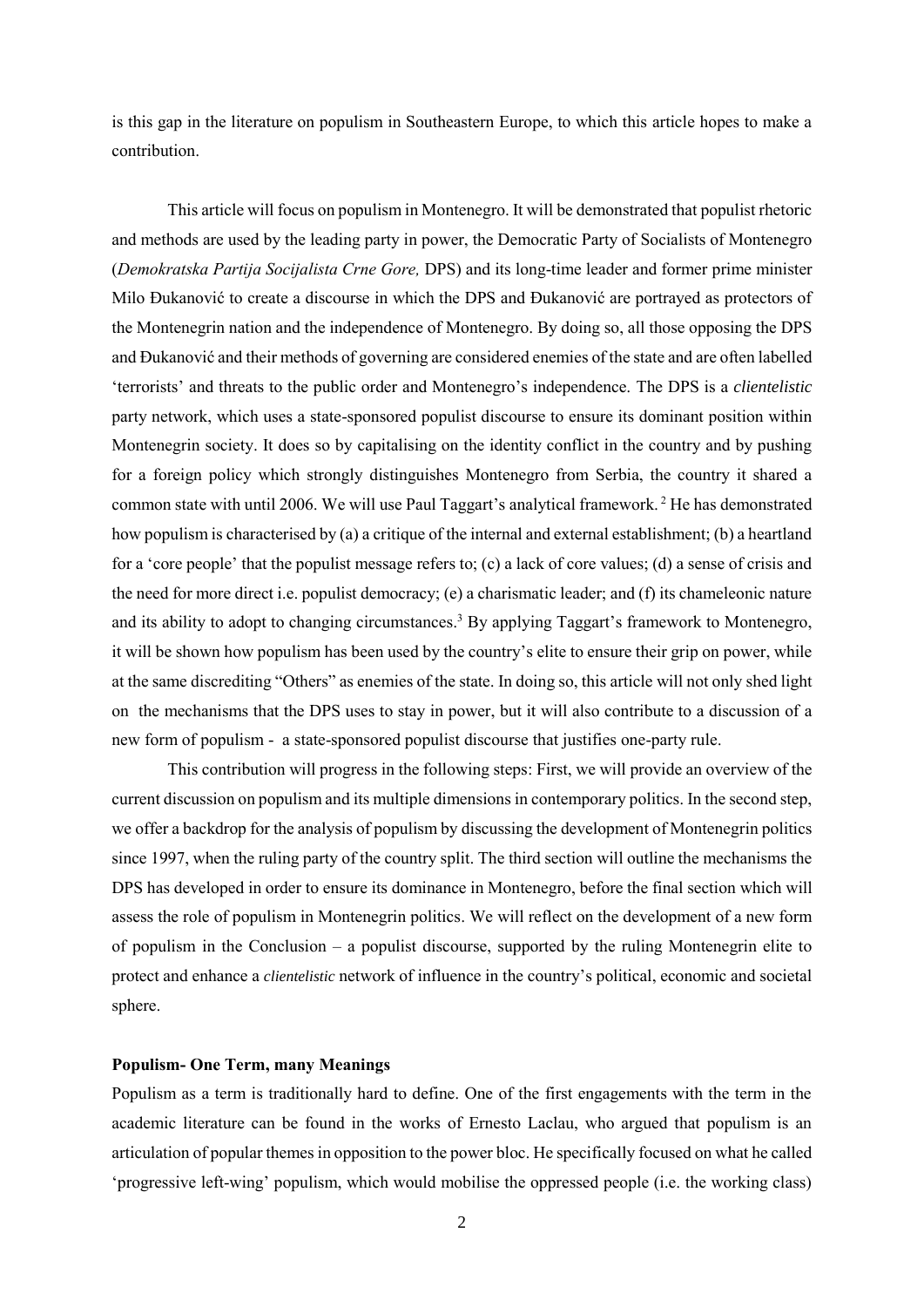against the dominant power bloc.<sup>4</sup> He later expanded his understanding of 'the people' as a driver for social change, and argued that populism is a type of politics that can replace Marxism as a the dominant theory to encourage social change from below.<sup>5</sup>

The discussion on 'who' or 'what' constitutes the people and how these are influenced by populist discourses has also been dominant in the works of Margaret Canovan. She highlights the link between 'appealing to the people' and being 'anti-elitist' as a key element of all populist movements.<sup>6</sup> In her own words, she argues that '[p]opulism […] is best seen as an appeal to 'the people' against both the established structure of power and the dominant ideas and values of the society.'<sup>7</sup> In her work, she focuses on the mobilisation of 'the people' by populist elites through a discourse that reacts negatively to existing power structures. In the populist discourse (or mood, as Canovan calls it), existing elites question the authority of the people and populists are able to utilise a new form of politics, which brings back popular sovereignty.<sup>8</sup> While Laclau and Canovan have substantially contributed to our understanding of populism as a political ideology, according to Nicos Mouzelis, what they have failed to do is looking at populism also as a social reality.<sup>9</sup>

Following this line of reasoning, populism needs to be studied as a strategy that actors (most notably political parties) utilise, in order to mobilise 'the people' against the existing elites. In this respect, distinctions are drawn between populist movements in different parts of the world, particularly in Western Europe and Latin America. <sup>10</sup>. According to Cas Mudde, populism focuses on a discourse in which society is divided into 'the pure people' and 'the corrupt elite.'<sup>11</sup> The ultimate aim, according to Mudde is 'that politics should be an expression of the *volonté générale (general will)* of the people.'<sup>12</sup> Rensmann argues that populism is anti-pluralistic, anti-liberal, and anti-constitutional as a result of the strong focus on the collective sovereignty in comparison (and opposition) to individual rights.<sup>13</sup>

The six key features of populism that will be considered in this article go back to the work of Paul Taggart.<sup>14</sup> He argued that populism is always characterised by hostility towards the internal and external establishment. These can be political elites, certain political structures, political practices etc. Important here is to highlight that the critique of internal and external structures can be strongly interlinked. As will be discussed in more detail below, one of the reasons for the split of the DPS in 1997, and the consequent dissociation of links with the Milošević regime in Serbia, lies in the fact that Milošević and his allies were seen as the establishment, responsible for Yugoslavia's international isolation and bad reputation after the wars in the early 1990s.

Taggart furthermore highlights the importance of a connection between 'the people' and a heartland, an idealised place for the people.<sup>15</sup> This is particularly important in the case of Montenegro, as ethnic engineering and the creation and strengthening of Montenegrin identity have been the nexus of the DPS' campaign, first for Montenegro's dissociation with Serbia and independence, and more recently to strengthen its grip on power and portray Montenegro as a new frontrunner in terms of political and economic reforms (and EU integration) in the post-Yugoslav space.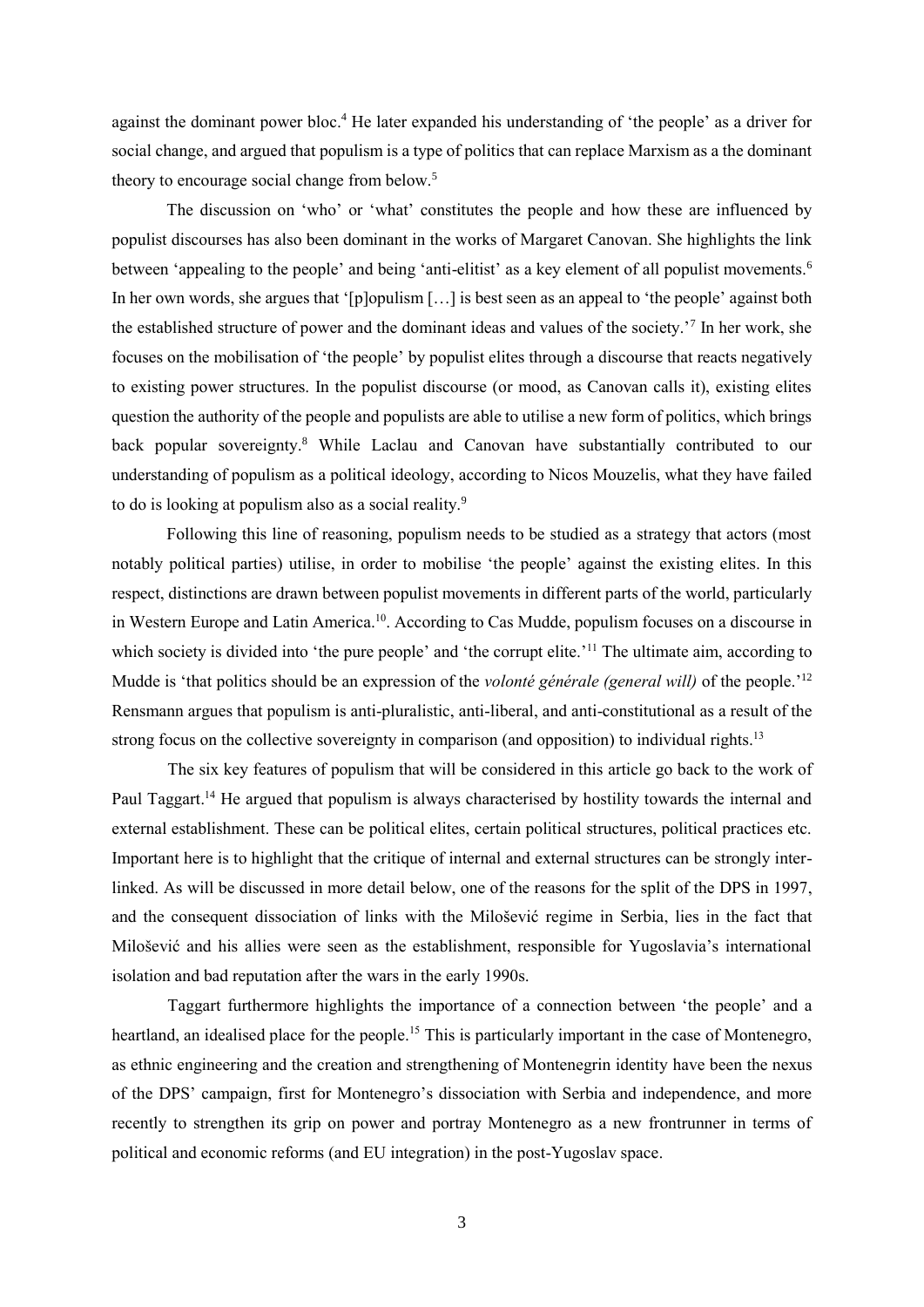Third, Taggart highlights the importance of vagueness of populism and its lack of core values. In the case of Montenegro, the DPS is a party without a sharp ideological profile. Rather, it resembles a *clientelistic* network with many different interest groups represented within it. This is important because the DPS itself is not a populist party *per se,* but uses populist methods to keep control of this *clientelistic* network of competing interests.

Furthermore, Taggart points out that all populisms are characterised by an appeal to a sense of crisis. This can be an economic crisis, as has traditionally been the case in Latin America, or it can be an identity crisis, as is the case with many right-wing populist movements in Western Europe. The sense of crisis results in people feeling lost and losing faith in the political establishment to deal with the crisis and quickly improve the situation. In the case of Montenegro, the political crisis that resulted from the Yugoslav Wars in the early 1990s, the Kosovo War a few years later, and the feeling that Serbia dominated and held the joint Yugoslav state (and later the state union) back, all resulted in a crisis which the DPS exploited to push its independence agenda.

In addition, Taggart discusses the importance of political leadership in populism. While a political leader does not create a populist movement *per se*, but needs the socio-economic conditions in which people would support populist discourses, leadership is nevertheless very important in populist movements. In Montenegro this is visible through the dominance of Milo Đukanović, who has been President of the country, Prime Minister multiple times, and has been in charge of the DPS for many years. He has been the main driver of political change, and has been able to establish a network in which his family members own a substantial property and control major parts of the private sector in Montenegro, while he keeps tight control over the public sector.<sup>16</sup>

Finally, building on the previous two points, Taggart highlights that populism has a chameleonic nature; it can adapt to different and changing situations. This can also be observed in Montenegro, where there have often been very conflictual relations between the government and the opposition. However, in light of demands from the EU, Đukanović was able to come to an agreement with leading opposition leaders to implement important reforms, which would allow the country to progress in its integration into the EU. This needed to be done, as it was not only demanded by the majority of people, but also because many of the networks that are part of the DPS profit from intensified EU integration.

These six factors will be used to explain the use of populist rhetoric and methods by the DPS and Đukanović in order to protect, enhance and maintain their clientilistic system within Montenegro. The following section will provide a brief overview of the political development in Montenegro since the mid-1990s, before returning to these six elements of populism and applying them in more detail to Montenegro.

# **Political Developments in Montenegro 1996-2015: A Snapshot**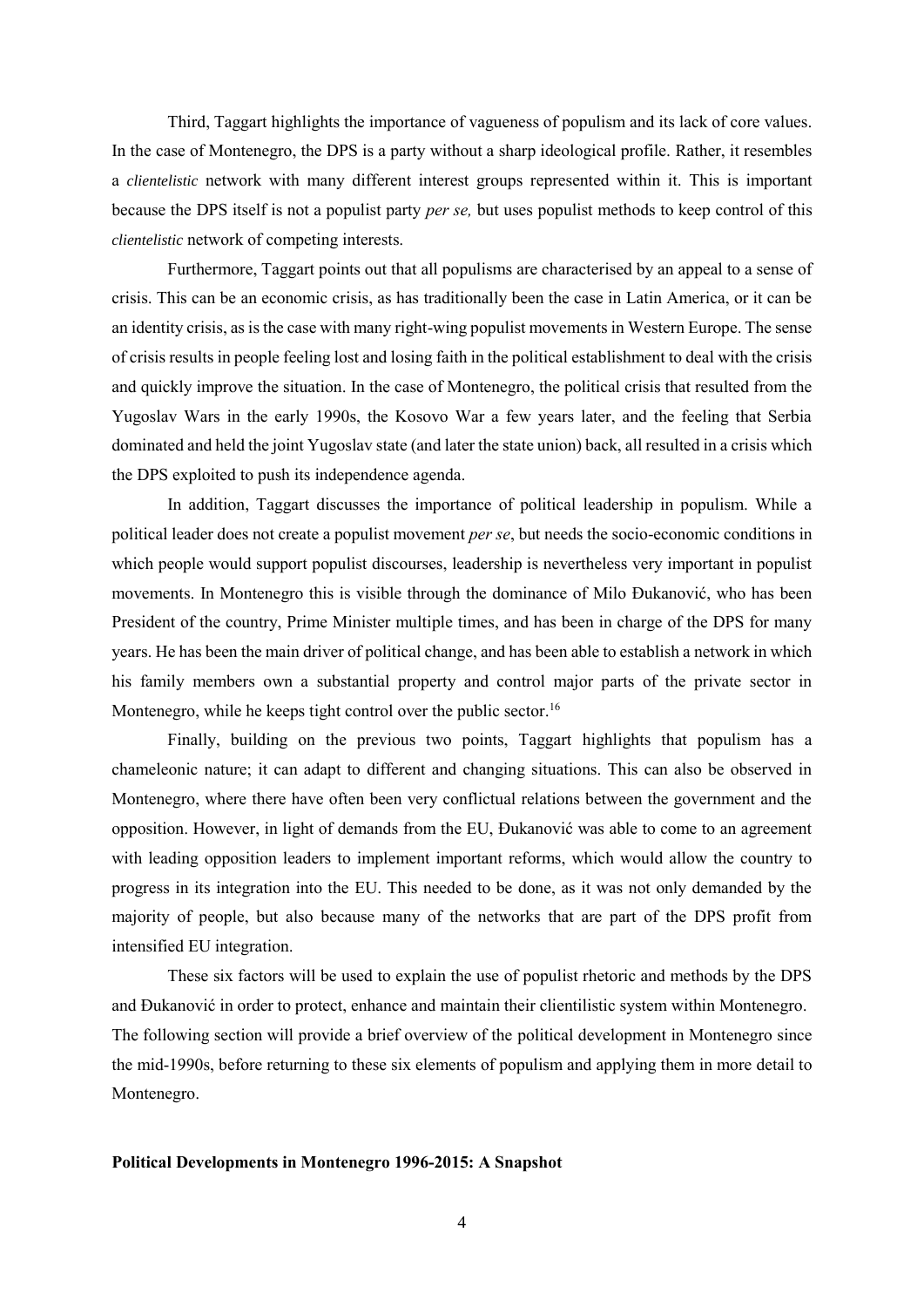In order to understand how populist rhetoric underpins the long-standing rule of the DPS, it is essential to gain insight into the political developments in Montenegro after the Yugoslav disintegration. Due to scope and length limitations, this section cannot do justice to all the political events that to this date have marked the political course of this post-Yugoslav state. Hence, our objective is to sketch the context in which political actions of the ruling elite took place, which will subsequently help inform our analysis of the role of populism in Montenegro.

As noted in the Introduction, Montenegro became an independent state in 2006, adopted its Constitution in October 2007, and in 2015 is a candidate country for European Union (EU) accession alongside Serbia, the only other Western Balkan state that has opened accession negotiations. While the country's formal progress in terms of EU accession appears to be remarkable, ever since the disintegration of the former Yugoslavia, Montenegrin politics have been dominated by the DPS, the successor to the League of Communists of Montenegro. The ruling elite of the DPS came to power during the 'anti-bureaucratic revolution', which installed Slobodan Milošević in power in Serbia and, in Montenegro, the 'young, beautiful and smart' trio of Momir Bulatović, Svetozar Marović and Milo Đukanović.<sup>17</sup> Since the Montenegrin elites remained loyal to Milošević's politics during the wars of Yugoslav disintegration (1991 – 1996), Montenegro sided with Serbia. Unlike in the rest of the former Yugoslav countries, the nationalist movement in Montenegro had no ambition of establishing an independent state in the early 1990s. Rather, Montenegrin nationalism flourished under the umbrella of Milošević's politics, and political opposition to the DPS was marginal and oppressed.<sup>18</sup> In April 1992, Montenegro joined Serbia in establishing the Federal Republic of Yugoslavia (FRY), whose politics became a catalyst for the political life of the DPS as led by Milo Đukanović after the 1997 DPS split.

The bifurcation of the DPS in the first half of 1997 ended the political monolith in Montenegro. One faction was led by the then President of Montenegro, Momir Bulatović, while the other was headed by the Prime Minister, Milo Đukanović. There is no firm evidence ofthe exact reason for the split. The two most cited causes are: a) the detachment of Đukanović's part of the DPS from Milošević's politics;<sup>19</sup> and b) the conflict within the DPS elites over the control of the shadow economy created during the wars in the former Yugoslavia.<sup>20</sup> In the public discourse, the political conflict revolved around the continuation of support for Slobodan Milošević – endorsed by Momir Bulatović's wing of the DPS - or the opposition to the regime in Belgrade – advanced by Milo Đukanović.

As the two factions divided the population, the electoral victories of Đukanović's wing of the DPS were underpinned by co-opting powerful individuals to stand for his cause. These influential individuals included, amongst others, Svetozar Marović (then Speaker of Parliament), Vukašin Maraš (then head of the secret service), Predrag Goranović (then Minister of Finance); and Filip Vujanović (then Minister of Interior), The co-option of these individuals gave Đukanović control over the party and the State's Security Agency (*Služba državne bezbjednosti,* SDB), along with the Ministry of the Interior's Secret Service. The newly acquired institutional resources were also supported through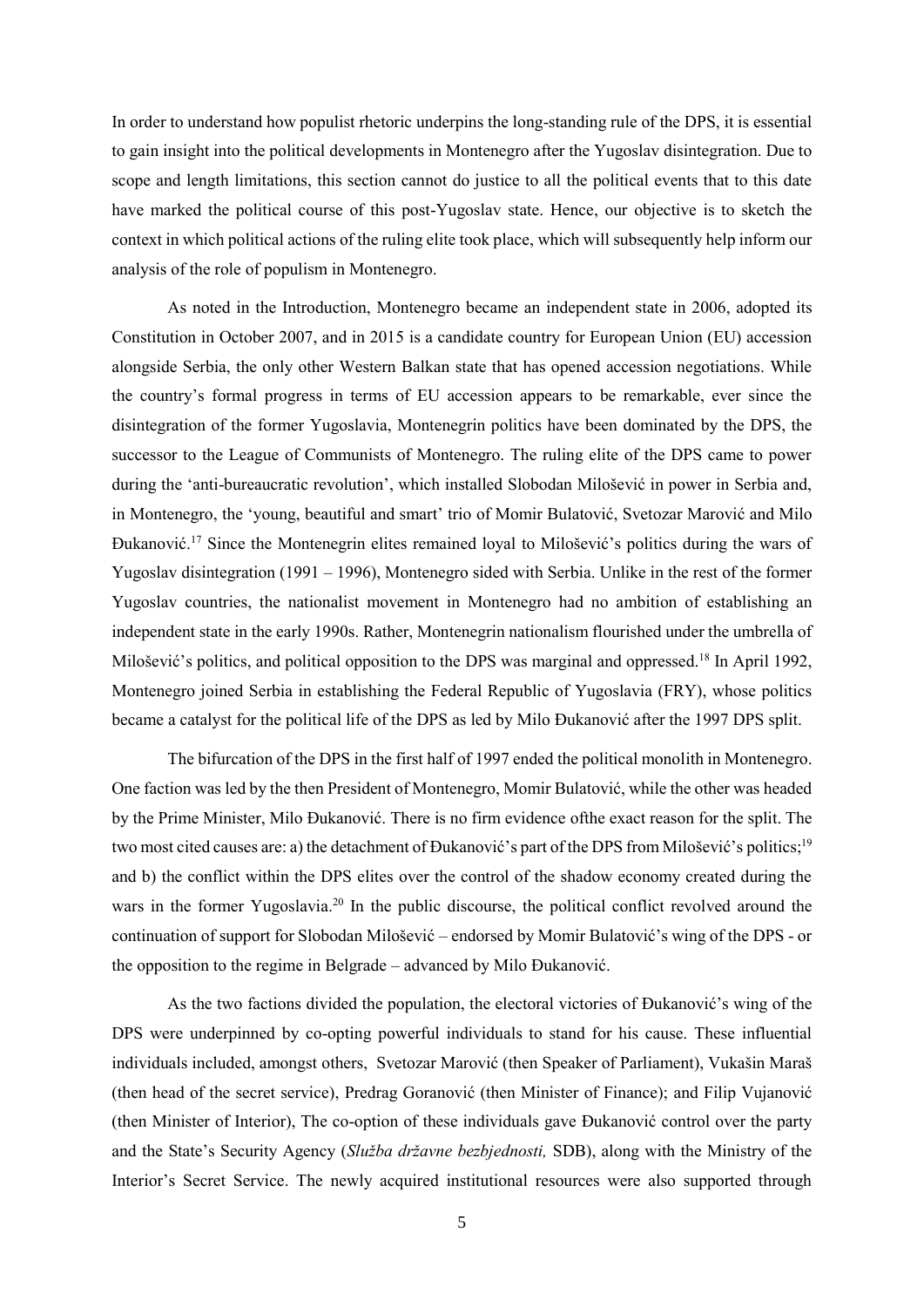external political and financial assistance for countering the Belgrade regime. In the period from 1999 to 2001, Montenegro received 765 million of Deutschmarks as unconditional financial aid from the United States (US) and the EU. While a significant share of this aid was used to cover the public debt, thus maintaining the appearance of socio-economic improvement, <sup>21</sup> a portion of it was channelled towards the DPS's policy of 'creeping independence'. <sup>22</sup> This policy implied Montenegro's gradual estrangement from Yugoslav federal institutions before the demise of Milošević in 2000, and included elements such as separate customs, citizenship policy, and currency.<sup>23</sup>

Yet, after the October 2000 changes in the government of Serbia, the axis around which the internal Montenegrin political conflict revolved had disappeared. As a consequence, the DPS reinvented itself as the leader of the Montenegrin independence movement, while the opposition sought to preserve the common state with Serbia. This shift in the DPS's political agenda resulted in the change in the meaning of national identities, as the Montenegrin national identity became associated with independence and the DPS political camp, while the Serb one was broadly related to preserving the common state. <sup>24</sup> Montenegro's minorities, including Albanians, Bosniaks, Croats and Muslims, were at the centre of the political debates. They were antagonised as 'outsiders' by the unionist bloc, who never managed to capture their votes due to its association with war and Milošević's policies. The proindependence bloc 'instrumentalised' minorities: they used the rhetoric of inclusion and multiculturalism to appeal to minority voters.<sup>25</sup>

Three years after the transformation of the FRY into the short-lived State Union of Serbia and Montenegro, the DPS camp emerged as the winner of the final political contest between the proindependence and unionist camps - the 2006 referendum on independence. Passing the 55% threshold set by the EU by 0.5%, Montenegro became an independent state; the preservation of the union with Serbia was supported by 44.5% of the voters.<sup>26</sup> Obviously, the referendum victory allowed the DPS to capitalise on the results of the independence vote and to rediscover itself as the pioneer of Montenegrin sovereignty, national identity, and an advocate of EU integration. The defeat of the unionist position in the independence referendum fragmented the Montenegrin opposition, thus effectively further strengthening DPS rule after 2006. EU integration has taken place, both, because of the DPS's rule and its strong support for further progress towards EU membership, and despite of the DPS's grip on power, which in many aspects has undermined the democratic consolidation of the country. In other words, the DPS has established a number of mechanisms to ensure its hold on power, and these will be discussed in the next section.

#### **Understanding the DPS's Rule in Montenegro**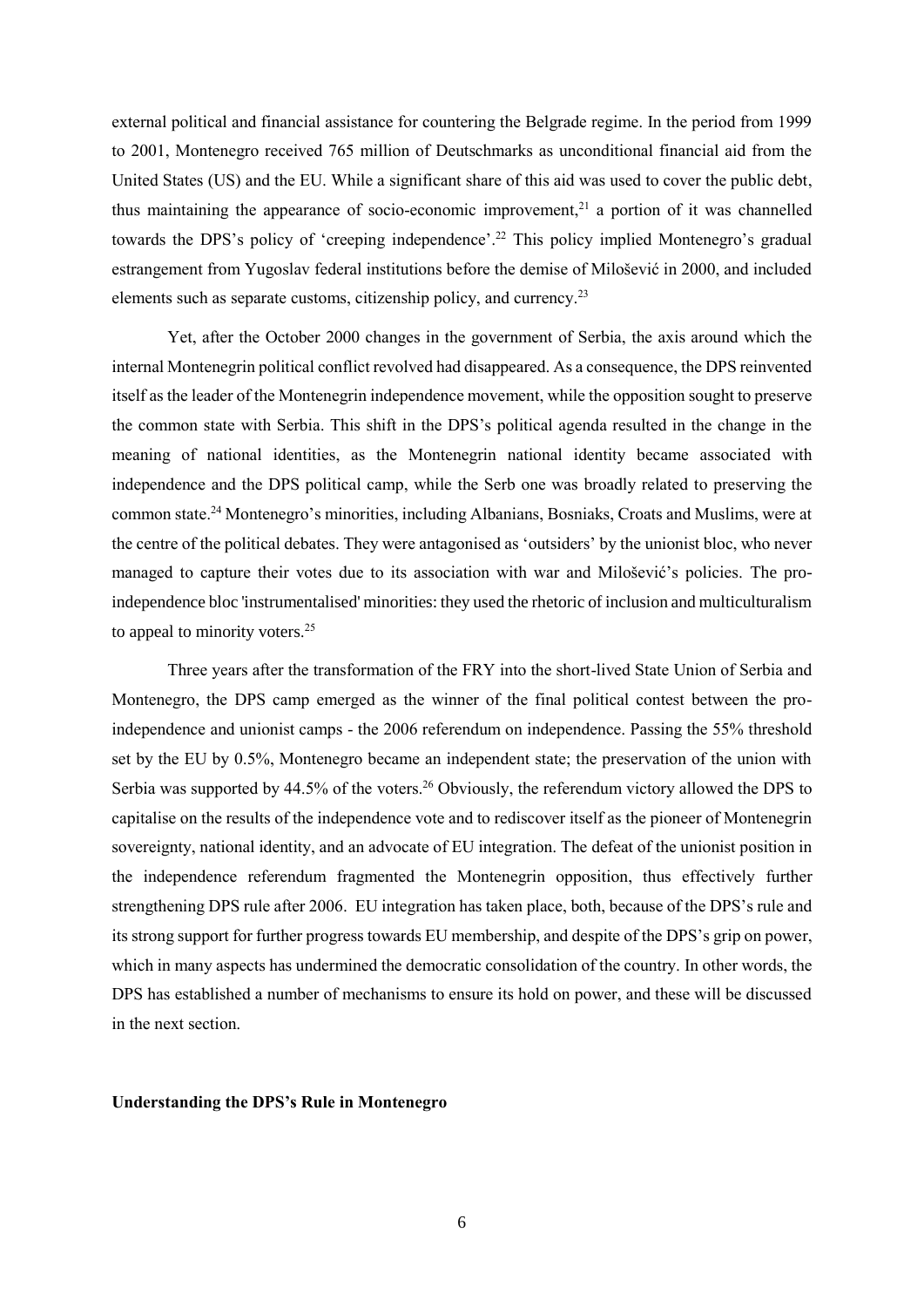Being in power since the early 1990s (and even before that, if it is taken into account that the DPS is the successor of the League of Communists of Montenegro) has enabled the DPS to develop a number of mechanisms to ensure its continued dominance in Montenegrin politics.

First, as the party in charge during the turbulent 1990s, the DPS was effectively in control of Montenegro's economy as well as the black market, which played a key role when sanctions were put on the FRY as a result of its involvement in the wars in Croatia and Bosnia and its later actions in Kosovo. Đukanović himself was indicted for involvement in cigarette smuggling in Italy, but the charges were later dropped. 27

Second, as discussed above, following the detachment from Milošević's politics after 1997, Montenegro, and Đukanović's government specifically, received extensive support from Western embassies. In a country of little more than  $600,000$  inhabitants and with a GDP of  $63.3$  billion, the receipt of substantial financial aid gave a lot of power to those who distributed them – in this case the government of Montenegro under the leadership of Milo Đukanović.<sup>28</sup> These two developments – control over Montenegro's economy, and after 1997 also over the process of economic liberalisation and access to a substantial amount of financial support from Western countries, have allowed Đukanović and his allies to develop strong patronage and *clientelistic* networks. With the support of leading Montenegrin politicians and the state security apparatus Đukanović and his supporters in the DPS were able to position the party right at the centre of political developments in Montenegro. They controlled economic activity and assets of the substantial state-owned industries and decided who will be able to buy what at what price. Furthermore, they have been able to control the welfare system to ensure that access to parts of the economy and state benefits has become connected to political allegiance to the DPS.<sup>29</sup> This strong connection between the DPS and the economic sector is visible in Montenegro until today, as the Bertelsmann Transformation Index (BTI) report on the country highlights: 'strong political influence on the market still exists.'<sup>30</sup>

Third, the long rule of the DPS has also enabled the party and its leadership to position their members and allies in key state institutions. Both, the BTI and the 2015 Freedom House Report on Montenegro highlight the political influence of the DPS on the judiciary and important administrative appointments.<sup>31</sup> The BTI report concludes, '[t]he long-lasting dominance of the ruling Democratic Party of Socialists (DPS) impairs the functionality of the institutions.'<sup>32</sup> This access to institutional resources was particularly important in the first half of the 1990s, when the party was de-facto able to take full control of the institutions, the media and the state bureaucracy. Its early grip on power went in line with a number of illegitimate and undemocratic means, which have been recognised by leading figures in Montenegrin politics:

> The DPS held the system together by assiduously using its complete control over state organs and resources in order to squelch critics and rivals and win elections. The usual range of methods was employed, including party domination of the state-owned media; the packing of offices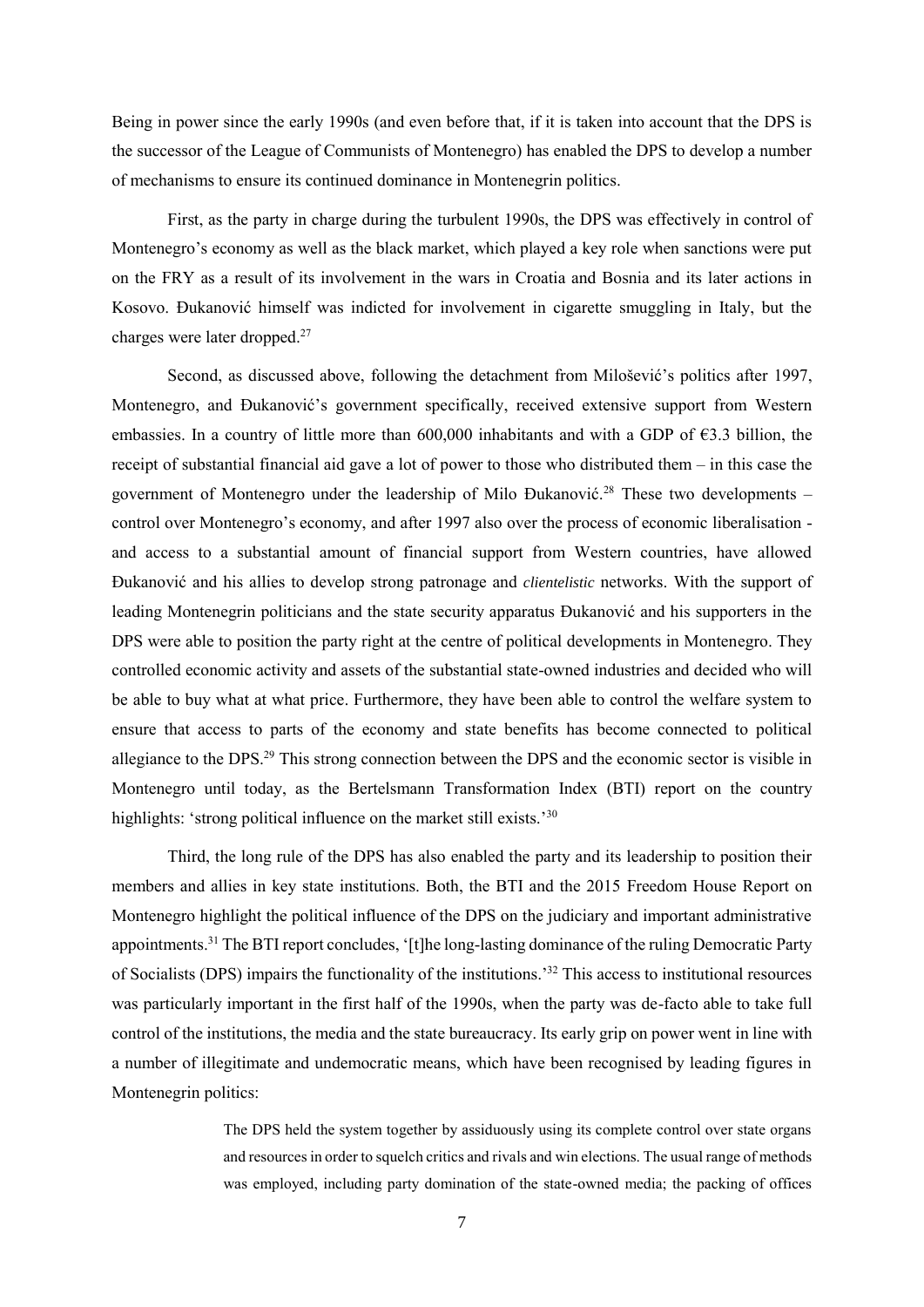with party favorites; the maintenance of slush funds; occasional intimidation of adversaries; the abuse of police authority to influence the electoral process; and the manipulations of the electoral system. 33

Fourth, corruption has also become a key issue to ensure the DPS's rule. Several reports, including from Freedom House, the BTI and the European Commission (EC) highlight the inability and unwillingness of the DPS to fight corruption effectively.<sup>34</sup> As the EC argues, 'Corruption remains prevalent in many areas and continues to be a serious problem.<sup>35</sup> Uzelac<sup>36</sup> established a direct link between corruption and the ruling party and Freedom House describes the unwillingness of the government to progress with sufficient anti-corruption legislation.<sup>37</sup> Transparency International scores Montenegro in its Corruption Perception Index 76 out of 175 countries (Croatia 61, Romania 69, Serbia 78), one of the lowest ranks for a European country.<sup>38</sup> This in turn has not only strengthened the DPS's influence over economic activity and state contracts, but has also resulted in numerous private-public partnerships, which are not regulated by law and outside of direct judicial oversight. Corruption remains strongly linked to patronage, and party members and DPS supporters receive preferential treatment when looking for jobs in the civil service.<sup>39</sup>

Fifth, it has been argued that the DPS's ability to adapt and change its discourse has contributed to its grip on power.<sup>40</sup> This applies to the party's ability to respond to changing demands of the population. It first captured public support by supporting Serbia during the process of Yugoslav dissolution, before the party changed its discourse to disassociate itself from Milošević and his allies. It then adopted the discourse of Montenegrin sovereignty and led the campaign for Montenegro's independence. <sup>41</sup> Since Montenegro's independence in 2006, the party has become the champion of the country's membership in the EU and has successfully positioned itself as the main driving force for further progress towards eventual EU accession.

Populism is not the sixth mechanism that the DPS uses to stay in power. Instead, it is a tool used by the government to emphasize the five other mechanisms it utilises to ensure its continued dominance in Montenegrin politics. In other words, the DPS is *not* a populist party, it exploits a populist discourse in order to highlight the different mechanisms it has developed over time to ensure its sustained dominance in the country. The link between these different mechanisms and the use of populist rhetoric, using Taggart's framework as discussed above, will be the content of the next section.<sup>42</sup>

# **Elements of Populism in Montenegrin Politics**

As highlighted in the Introduction, the DPS is not a populist party *per se*. However, the analysis shows that many elements of populism were present in establishing and maintaining the two-and-a-half decade long rule of Đukanović's DPS.<sup>43</sup> The 'Othering' of political opponents both internal and external, the emphasis on the heartland, the lack of the party's ideological profile, reproduction of crisis, charismatic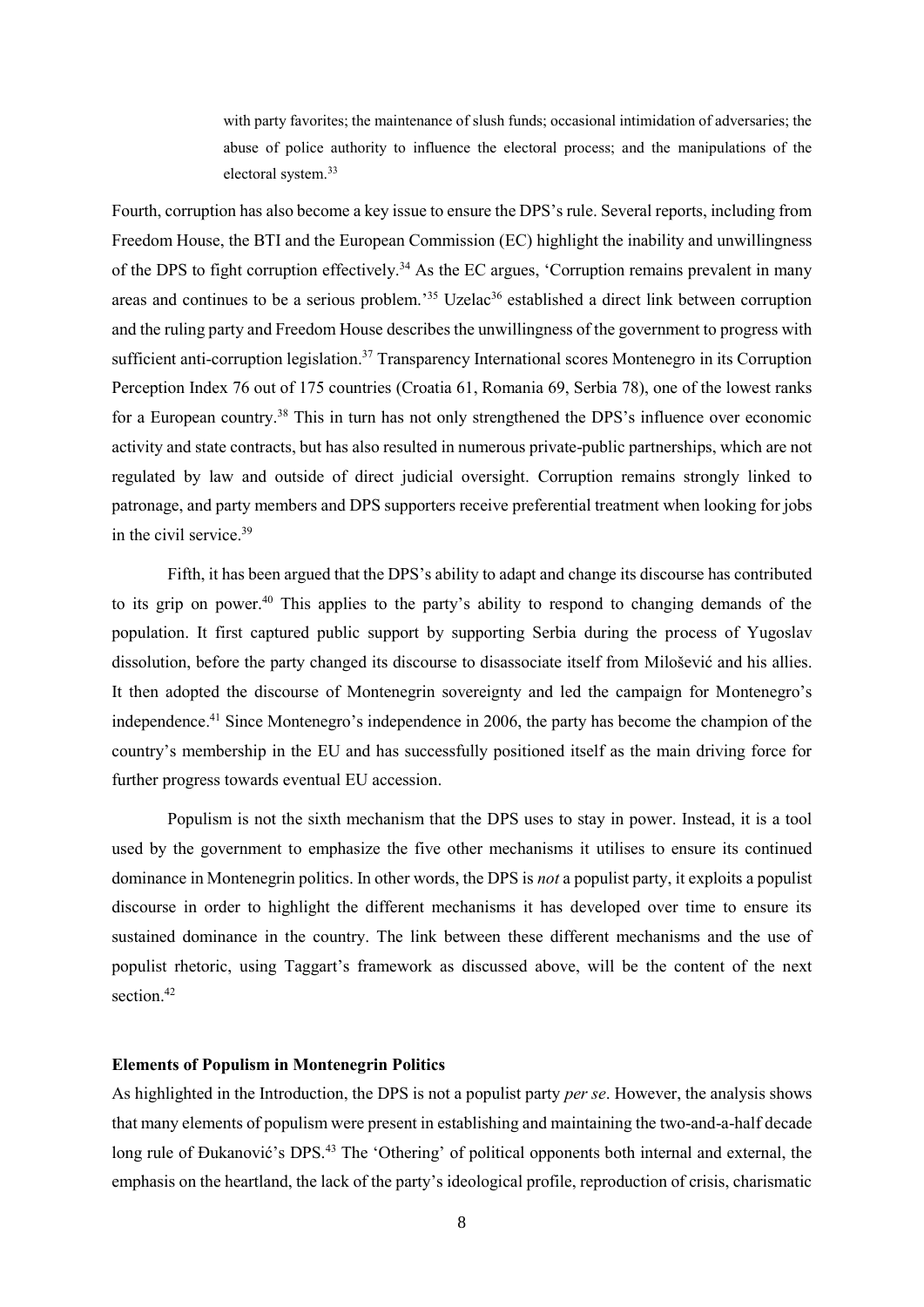leadership and chameleonic nature are all characteristic of the DPS's politics since the Yugoslav breakup.

#### *'Othering'*

Even though the major internal antagonisation of political opponents by the DPS characterised this party's politics since 1997, it is important to highlight that hostility towards the internal and external establishment was also significant in the first half of the 1990s. : During this period, the creation of the imagery of enemies helped the DPS to capture the Montenegrin institutional framework, suppress minorities, and undermine the independence-minded Liberal Alliance of Montenegro and the conservative People's Party. Externally, the collapse of Yugoslavia involved both the Montenegrin government and a vast share of the population in support of the operations of the Yugoslav Peoples' Army (JNA) in the territory of Croatia in 1991. As highlighted by Andrijašević<sup>44</sup> and Pavlović,<sup>45</sup> the antagonisation of the 'Others' was predominantly carried out through the local media which helped to underpin the wartime activities. Influenced by the media in perceiving the need to 'liberate Dubrovnik from the *ustaše* [the Croatian nationalist movement from WWII]', Montenegrin soldiers in the JNA attempted to revive the myth of heroism.<sup>46</sup> The 'enthusiastic participation of Montenegrin soldiers', in the attacks on Croatia resonated back to the domestic political scene and created the perception of threat by the external environment.<sup>47</sup> Equally, such perceptions hardened the position of the local minority population, which were marginalised in the political life.

From 1997 to 2000, for Đukanović's supporters the 'anti-' were Milošević and his rule. The most manifest examples of this were the electoral campaign advertisements in the Pobjeda Daily ahead of the 1998 Parliamentary elections. The DPS's advertisement featured a full page, split in two columns, whereby one side showed the progress that the DPS stood for, and the other listed isolation, oppression and backwardness as elements characterising the opposition. Following his departure from power in Belgrade, Milošević ceased to be the obvious 'anti-'for Đukanović's camp. The memory of 'anti-Milošević-ism', however, continued to be engrained in the identity of the pro-independence camp. It remained a trait which aimed to appeal to the population on grounds that the support for Đukanović stood in opposition to international isolation, conflict and autocracy. Instead of Milošević, the common state with Serbia and the promoters thereof developed into the new 'anti-'.<sup>48</sup> After the referendum on independence, in the DPS rhetoric, associations with Serbia or the Serbian identity were subject to 'Othering' as potential challenges to the Montenegrin state and identity. Hence the creation of the antiimagery has been an important element of the continuity of the DPS's rule in Montenegro. It constantly reproduced the lines between 'us' and 'them', created mistrust between groups and towards the external environment, and helped reinforce the rhetoric that the DPS is the only political choice 'for a better life'.<sup>49</sup> The DPS's focus on nation- and state-building in Montenegro is strongly linked to the process of 'Othering'. The creation of 'anti-' groups, first Serbia's Milošević, and after 2000 the Union with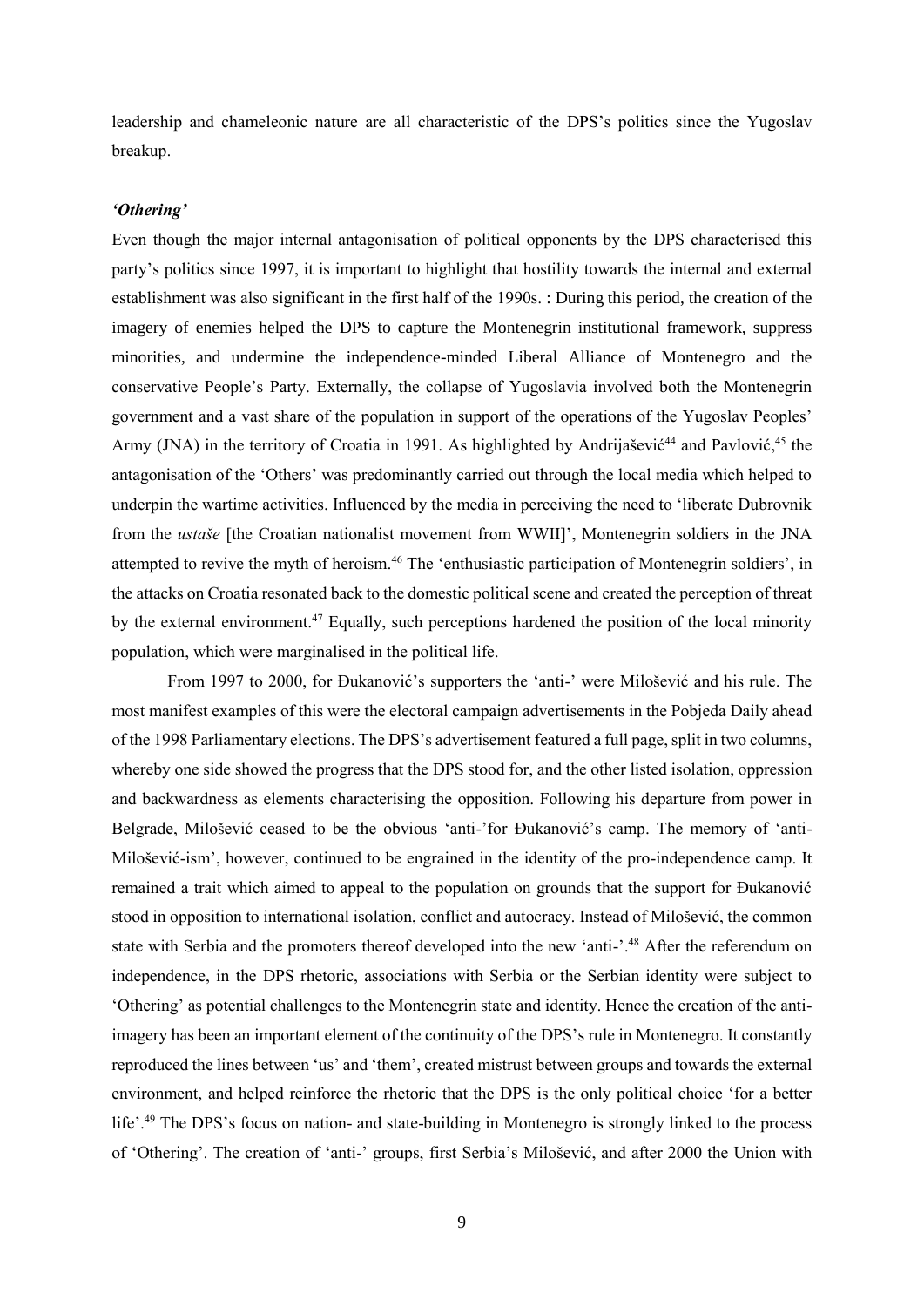Serbia as a whole, has enabled Đukanović and his allies to portray themselves as saviours of the nation and guarantors of an independent Montenegro.

#### *'Heartland'*

Similar to the process of 'Othering' political opponents, the notion of the link between 'the people' and Montenegro as the 'heartland' has been at the centre of the DPS's political rhetoric. Even in the first half of the 1990s, when the party supported the wartime activities, it presented the image of Croatia as a 'snake', maintaining that Montenegrin soldiers were engaging in a 'war for peace'.<sup>50</sup>

The emphasis on external enemies as a catalyst for the connection with the 'heartland' changed after the 1997 split. Rather, the party focused on presenting Montenegro as a democratic oasis in the autocratic FRY system ruled by Milošević. In his February 1997 interview with the Belgrade weekly *Vreme*, Đukanović described Milošević as 'a man with obsolete political ideas, lacking the ability to form a strategic vision of the problems the country is facing'.<sup>51</sup> This allowed him to establish the identity of the DPS as a reformist party, capturing the support of the pauperised population and Western democratic countries that opposed Milošević.

After 2000, the rhetoric on the meaning of the 'heartland' shifted and was manifested through the discourse on independence. Commonly, the Montenegrin newspapers highlighted that Montenegro was 'a hostage of Serbian politics'.<sup>52</sup> By arguing that the 'heartland' was 'chained', the Montenegrin government justified its pro-independence course to the people, who are particularly susceptible to the imagery of 'capture'. The latter is well captured in the anecdote about Prince Bishop Peter II Petrović Njegoš, who, declining to kiss the chains of St. Peter, said "Montenegrins do not kiss chains." Hence reinforcing the sense of capturedness, the DPS appealed to the historical memory of the population, thus strengthening the support for the independence cause.

In the post-independence period, the DPS has recreated the connection between the people and Montenegro as the 'heartland' not only through nationalising policies, including language, state symbols, etc., but also by highlighting the country's progress in EU accession.<sup>53</sup> Headlines emphasising that 'Montenegro is the regional leader in EU integration' have been another element of populist rhetoric that underpins the long standing rule of the DPS.<sup>54</sup>

# *'Valuelessness'*

As highlighted by Bieber, the DPS does not have a clear ideological profile.<sup>55</sup> It emerged from the League of Communists of Montenegro, and thus ostensibly appears as a reformed communist party. At the same time, its economic policies and agenda regarding national identity in Montenegro are far from characteristic of a left-wing party. This ideological mixture can be detected in the 2011 Statute of the party, which lists its key objectives as:

The enhancement of human rights and freedoms; republicanism and parliamentary democracy; preservation and affirmation of the state identity and sovereignty of Montenegro; regional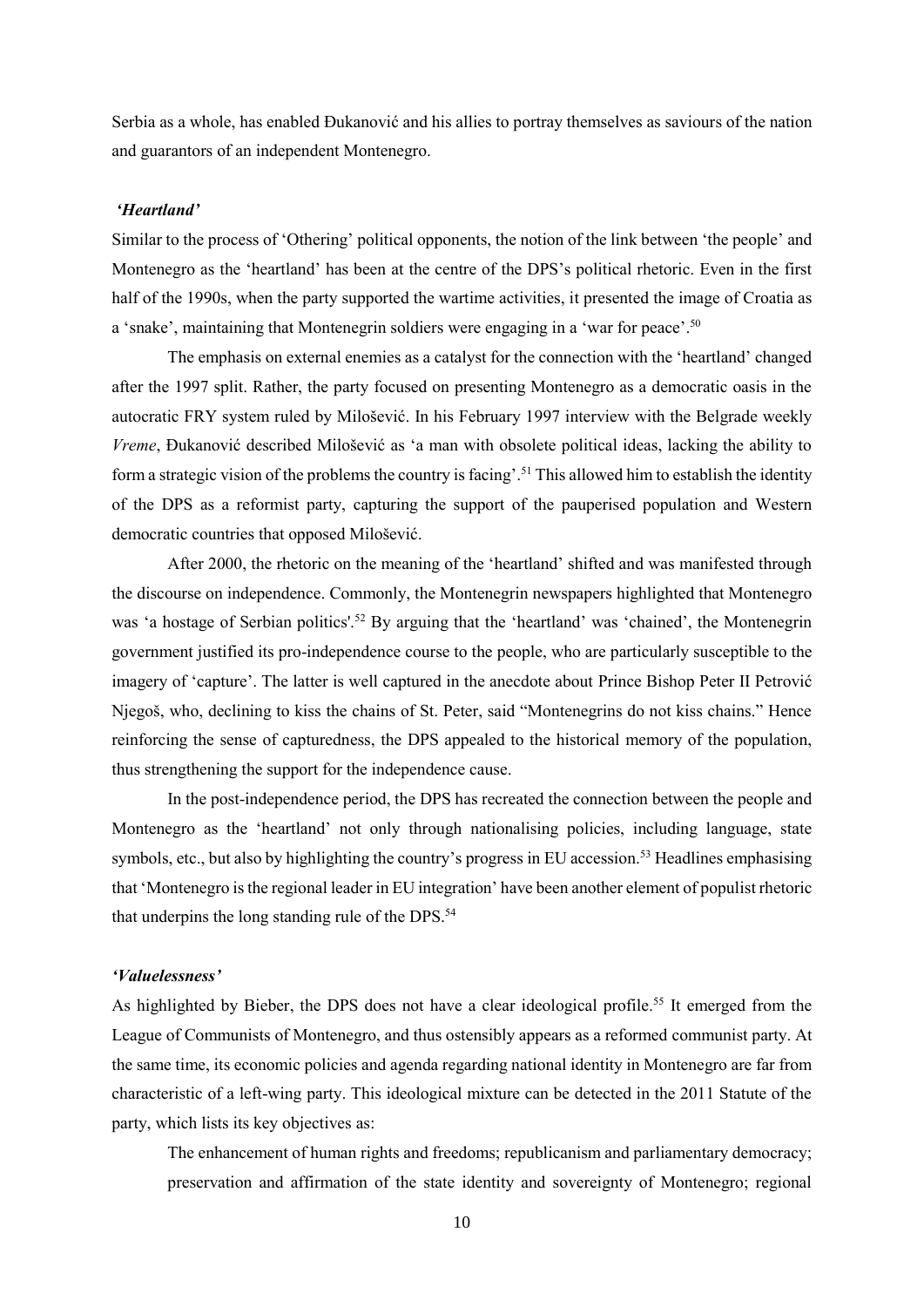cooperation and integration in European and Euro-Atlantic structures; the rule of law; the development of market economy and the preservation of property; the affirmation of antifascism as a value in the contemporary world; social justice and social solidarity guaranteed by the state and the protection of marginalised groups; sovereignty of citizens; minority protection in line with international standards and the tradition of international relations in Montenegro; protection and enhancement of the environment; decentralisation and equitable regional development; and the affirmation of gender equality.<sup>56</sup>

In addition to the statutory ambiguities, the DPS's 2011 Program does not clearly stipulate the values that underpin the party. Instead, it lays out rather vague claims, such as 'We have always appreciated the past in order to be able to see the future better. This is the only way to preserve the values that endure the winds of time and that conquer new achievements of humankind'.<sup>57</sup> The Program further elaborates on 'equality', 'freedom', 'right to life', 'justice' and 'solidarity' without specifically referring to them as 'values' or 'objectives'. Hence, the absence of values and ideological vagueness help the DPS to change its rhetoric and contribute to the longevity of its rule in Montenegro. This vagueness has also allowed the DPS to portray itself as the protector and saviour of the Montenegrin people in times of change and crisis.

# *Crisis*

In circumstances of political and economic instability, citizens' security becomes a salient issue at the societal level.<sup>58</sup> People tend to affiliate themselves to ideas that provide them with a greater guarantee of well-being and their loyalties as a result become changeable. In the case of Montenegro, the first signs of dismantled security appeared in the late 1980s, with the failure of the project of Yugoslav socioeconomic reconstruction. The socialist economy that guaranteed people a sense of stability suffered from rapid decay. This process intensified with the collapse of the common state at the beginning of the 1990s. <sup>59</sup> The wars in the neighbouring republics and the hyperinflation in 1993 evoked a societal crisis and increased the people's dependency on the decisions taken by the political leadership.

In addition, the DPS split occurred in 1997, when the political and economic situation was still unstable, thus allowing Đukanović's wing of the party to effectively capitalise on the support from Western countries. That is, in a crisis-struck environment, the DPS presented itself as reformist, cementing its dominance in Montenegro's politics. The environment of crisis was further emphasised by the status question until 2006 and the perpetuation of instability opened up the possibilities for the reconstruction of political and national identities. In fact, the statehood and identity divide in Montenegro consumed public life to the extent that it deprived any other political issue of its substance. According to Milan Popović, populism, which was induced in Montenegro by the divide into proindependence and unionist camps, reflected the 'abnormality of total polarisation to such extent that any dissonance was unnoticed'. 60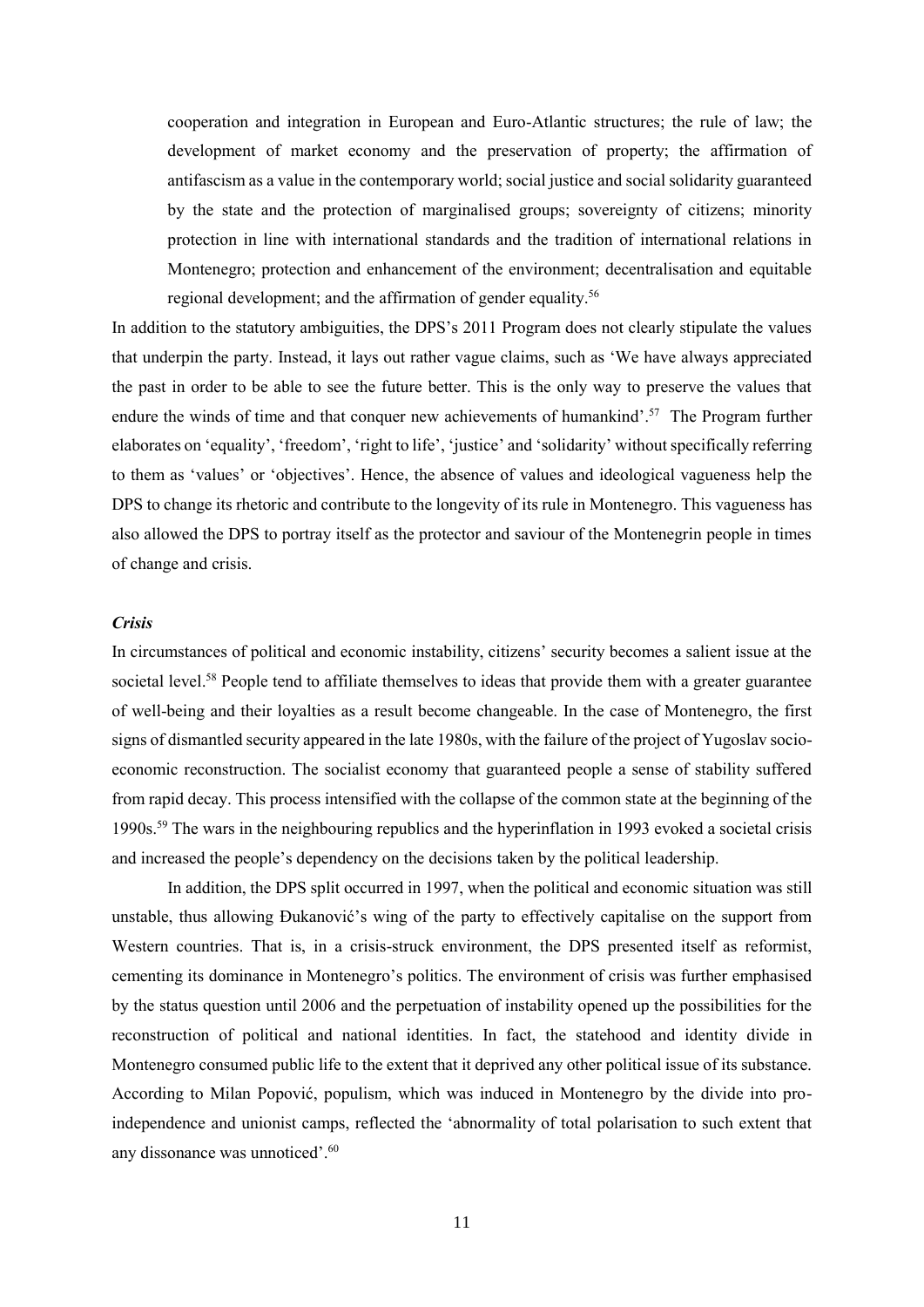Even in the post-independence period, the DPS operates in an environment of crisis, which it effectively uses to present itself as a 'problem-solver'. This is evident in the party's Program, which emphasises that

[w]e live in turbulent times, the era of globalisation. It brings unknown things and new opportunities. The global economic crisis has left harsh consequences, and nothing is as it used to be before the crisis. The global financial markers and new information technologies diminish national sovereignty. Environmental devastation, climate change, and natural catastrophes trouble the world, both the developed and the developing countries. Crime and terrorism are becoming a global occurrence.<sup>61</sup>

After having described the difficult global environment, accentuating a number of crises and threats, the same Program stipulates that the DPS has the role and the purpose of 'ensuring the good for all the citizens of Montenegro; creating job opportunities for everyone; that everyone creates better living conditions for themselves; security; health and social welfare'. <sup>62</sup> The use of 'crisis' as a proxy for political ambitions clearly indicates the presence of this element of populism in the DPS discourse.

#### *Leadership*

In Montenegro, the politics of personality have always played an important role in gaining popular support. This is mostly due to the dense social links and the remembrance of the historical need of a leader that would unify and guide the population. Such was the case with the Prince Bishops during the dynastic reign, especially Petar I and Petar II Petrović in their efforts to unite the tribes; with King Nikola, who mixed his authoritarian rule with the modernisation of Montenegrin society; or Tito, during his rule in socialist Yugoslavia. After the split in the DPS, Đukanović emerged as the charismatic leader, which contributed to his political longevity and the longevity of the DPS.

The 'cult' of Đukanović grew out of his opposition to Milošević. It gradually became coupled with the idea of Montenegrin independence and with Montenegrin national sentiments. Due to the extensive state capture of Đukanović and his closest aides, the DPS is associated with crime, corruption and nepotism. According to both domestic and international sources, some of these claims had been present on the Montenegrin political scene since the break-up of the DPS in 1997, whereby criminal activities, such as cigarette smuggling and human trafficking, dated back to the conflicts in Croatia and Bosnia in the early 1990s. <sup>63</sup> In 2002, the former UK Ambassador to the FRY, Charles Crawford depicted Montenegro as a 'dangerous combination of weak institutions and strong criminals'.<sup>64</sup>

However, domestically, by reverting to the rhetoric of 'westernisation', Đukanović created an image of himself as a reformist politician. For example, ahead of the 1998 elections, the government of Montenegro published a book entitled *The Premier of a Victorious Spirit*, and advertised it to the wider public through the state-owned press. The cover page of the book featured the image of Đukanović against a bright background. Furthermore, during all electoral rallies, the DPS supporters display the image of the party leader. His political influence and charismatic style of leadership is also mirrored in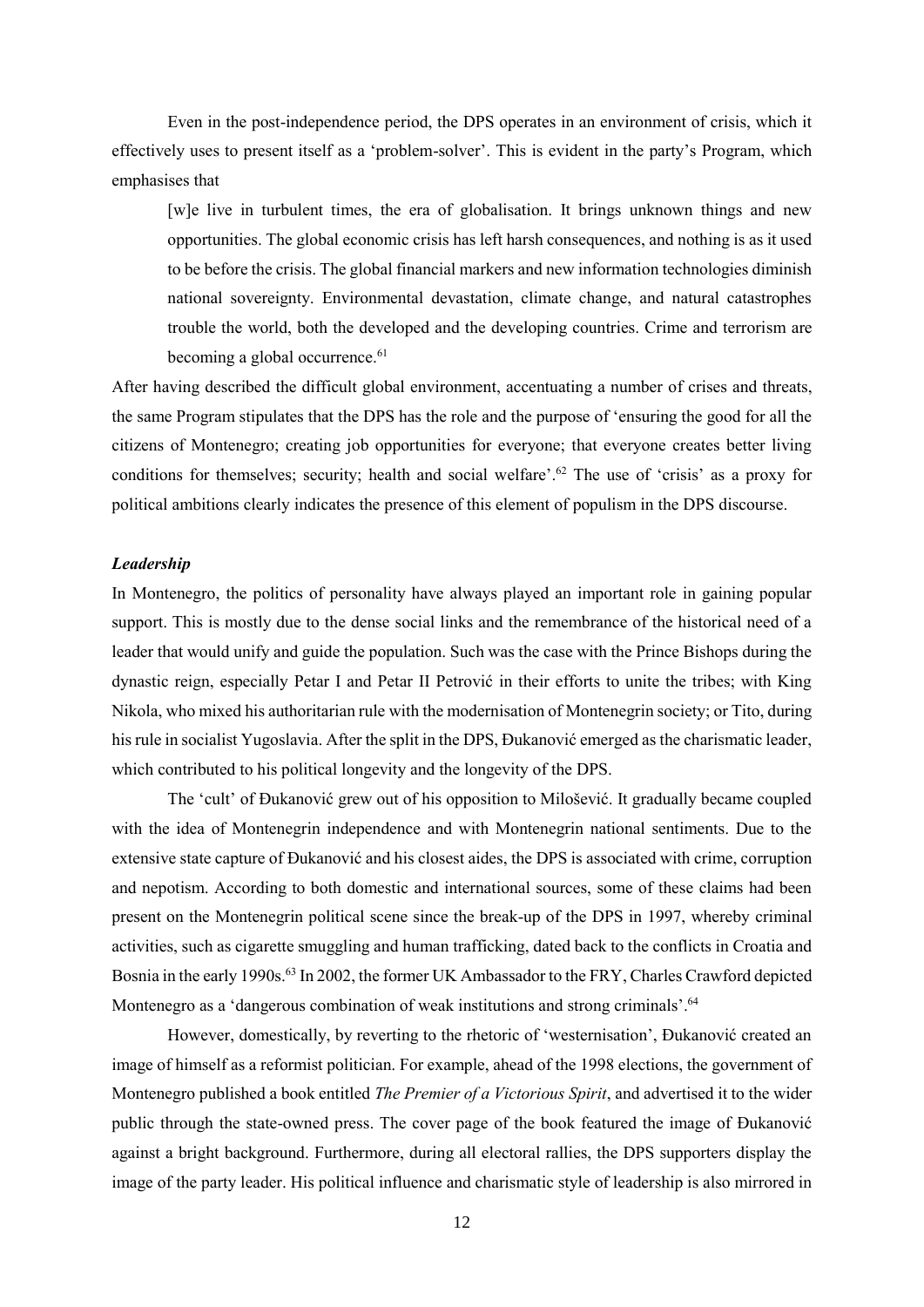the fact that he had retired from the position of Prime Minister twice, only to return after allegations of internal crisis in the DPS and possibilities of the existence of different factions. Hence, his personal leadership style has greatly contributed to the long rule of the DPS in Montenegro.

#### *Chameleon*

No other party in the region has survived the adaptation to different contexts and situations as the DPS has. While siding with Milošević's nationalist rhetoric in the first half of the 1990s, the DPS turned to the West after the 1997 split. Additionally, while marginalising and oppressing minorities in the first half of the 1990s, from 1998 onwards the DPS effectively included them in the government, thus shifting towards the rhetoric on multiculturalism and tolerance. Bieber noted that the key objective of this shift was to capitalise on minority votes.<sup>65</sup>

From 1998 to 2001, the political support from the Western countries to Đukanović's government was intended to keep 'a democratic Montenegro in a democratic Yugoslavia', a point emphasised by former US President Bill Clinton and his Foreign Minister Madeleine Albright in their statements.<sup>66</sup> Interestingly, this view coincided with Đukanović's 1998 electoral platform, which initially did not envisage references to independent Montenegrin statehood. Attesting to this is the 1998 coalition government, where the DPS aligned with the anti- Milošević and unionist People's Party. In practice, however, the inflow of funds helped sustain Đukanović's government. It was an incentive for Đukanović to establish his political camp as the one adherent to the Euro-Atlantic space. That, in turn, gave him an indirect push towards independence, and resulted in a (short-lived) coalition with the independence-oriented Liberal Alliance in 2001.

After the fall of Milošević, the DPS reinvented itself through championing Montenegrin independence, while trying not to alienate Western support for the party. In 2001, the political analyst Janusz Bugajski said that 'Đukanović's recent observation that the West has a vested interest in preserving Yugoslavia's territorial integrity suggests that he is uncertain of whether and in what circumstances the West might come to his aid and what form such aid might take'.<sup>67</sup> This was one of the reasons why Đukanović did not play the independence card openly during that period. Furthermore, as the independence of Montenegro was expected to 'provide ammunition to Kosovar Albanians seeking independence for Kosovo and to Serb nationalists wishing to reunite the Bosnian Serb entity, Republika Srpska, with Serbia',<sup>68</sup> the international community pushed the Montenegrin government to remain within 'a more devolved and democratic FRY'. <sup>69</sup> As a consequence, the DPS pushed the independence agenda through an EU-mediated framework, which included not only the transformation of the FRY into the State Union of Serbia and Montenegro in 2003, but also accepting the 55% independence threshold.

In the post-independence period, the chameleonic nature of the DPS is most obvious in the management of the party agenda, amidst the reconstituted opposition, and the balancing of domestic politics in order to meet the accession requirements. For example, in 2012, in order to change the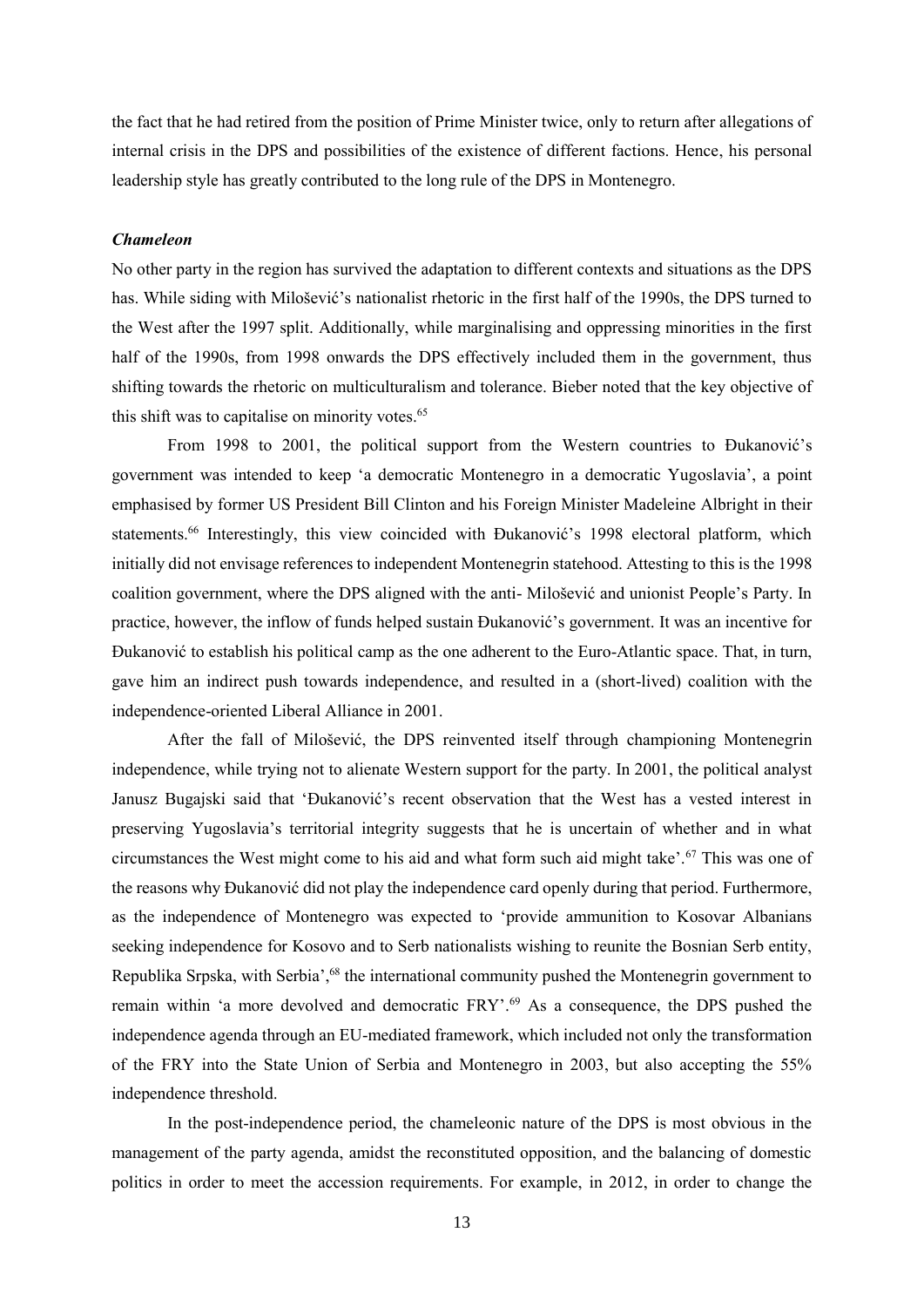Election Code, required by the EU for the opening of accession negotiations, the DPS negotiated a package of legislative changes with the Montenegrin opposition. This enabled the party to reinforce its pro-EU rhetoric, and confirms the chameleonic nature of the DPS rule, which has persisted in Montenegro ever since the Yugoslav breakup.

# **Conclusion**

The DPS, and with it the wider politics of Montenegro remain a unique phenomenon in the post-Yugoslav space. The party has remained in power since the early 1990s, and has survived internal splits, Montenegro's independence and more recent obstacles in the process of EU integration. In fact, as we have demonstrated, these processes were not only driven by the DPS, but the party has also been able to address new challenges and remain at the centre of Montenegrin politics.

By doing so, the DPS has used an array of mechanisms. Taking control over the state and major segments of the economy has enabled the DPS to portray itself as "the state party" of Montenegro, which is in charge of political progress and economic development. Populist discourses have underlined the DPS's grip on power. From the instrumentalisation of a charismatic leader to the open defamation of opposition to the party's rule, elements of the DPS power-nexus clearly symbolise populist rhetoric and populist mechanisms. However, the DPS is not a populist party as such.

Unlike populist parties in Western Europe, the DPS has been in government and in charge of Montenegrin politics for more than 25 years. Hence, their populist discourse has used processes of 'Othering' and references to the 'Heartland' not to distinguish itself from the ruling elite (which is the DPS), but to identify internal and external opposition to the DPS's self-portrayed role as the protector and saviour of the Montenegrin nation. Populism theory struggles to explain this form of populism, which is not only promoted by a party in government (as has been the case in Latin America), but has also been persistent and successful for nearly three decades. Populism, in other words, is utilised by the DPS to underline its dominance and leadership in Montenegrin politics. The kind of populism used by the DPS can hardly be positioned on the left-right spectrum, which is usually used to categorise populism. Instead, it contains elements of a strong right-wing discourse on the Montenegrin nation, its independence and the threats it faces in a globalised world. In this respect, the DPS uses a discourse that is very familiar to similar debates in far-right wing parties in Western Europe.<sup>70</sup> Processes of 'Othering' and references to the 'Heartland' help to undermine this form of right-wing, nationalist populism. At the same time, the analysis above has demonstrated that the DPS refers to social welfare, the protection of the people from economic changes, and is critical towards the economic effects of globalisation. The state, and the DPS as a state party, is essential in the protection of the people from economic liberalisation and economic crisis, a discourse utilised by many populist movements and parties in Latin America. This form of populism is closer to left-wing ideals, or economic populism, as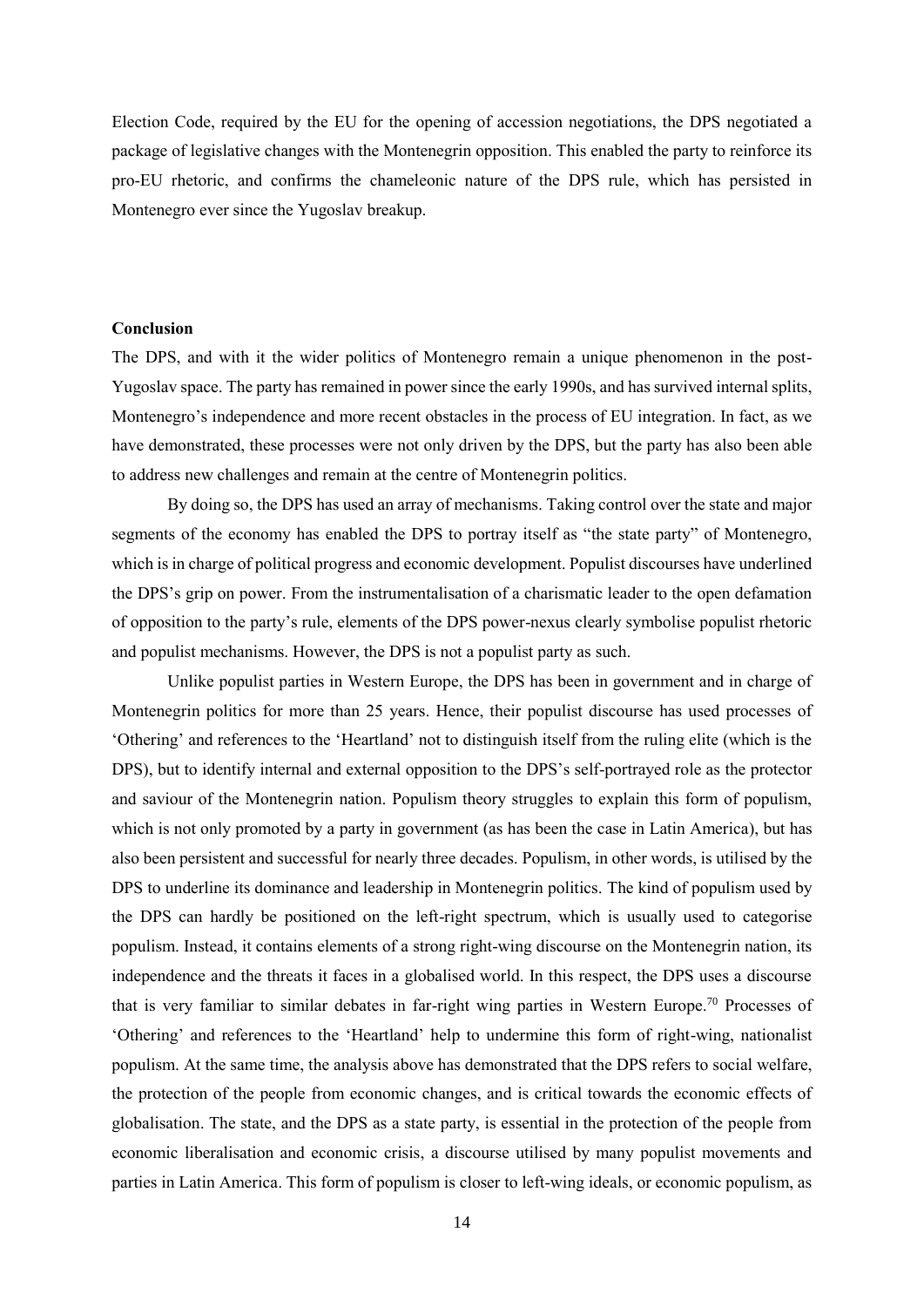Cas Mudde refers to it.<sup>71</sup> The populism used by the DPS includes therefore elements of both, right-wing and left-wing populism.<sup>72</sup>

The DPS is not a populist party, and should instead be understood as a network of different interests, held together by a small elite (most importantly Milo Đukanović). The party sees itself as the true protector of Montenegrin independence and as a force for the future good of the country and its people. The discussion above has provided a snapshot of Montenegro's specific populism, which is used as an instrument to keep the DPS's tight control of Montenegrin politics and society. What has been demonstrated is that the DPS and Đukanović use elements of populism in their quest to manifest and extend their own regime. By doing so, they have proven to be flexible, adaptable and willing to change to those positions which will ensure their continued dominance of the country's politics, economy and society.

# **Disclosure statement**

No potential conflict of interest was reported by the author(s).

#### **Notes**

-

- 3 See also, C. Mudde, 'The Populist Zeitgeist'*, Government and Opposition*, 39(4), 2004, pp. 542-563 and P. Taggart,
- 'Populism and Representative Politics in Contemporary Europe'*, Journal of Political Ideologies*, 9(3), 2004, pp. 269-288.

- <sup>5</sup> E. Laclau, *On Populist Reason*, London and New York, Verso Books, 2005.
- <sup>6</sup> M. Canovan, *Populism*, London, Junction Books, 1981.
- <sup>7</sup> M. Canovan, 'Trust the People! Populism and the Two Faces of Democracy' *Political Studies*, 47 (1), 1999, p. 3, see also: M. Canovan, *The People*, Cambridge, Polity Press, 2005.
- 8 Ibid. pp. 4-6.
- <sup>9</sup> N. Mouzelis, 'On the Concept of Populism: Populist and Clientelist Modes of Incorporation in Semiperipheral Polities' *Politics and Society*, 14(3), 1985, 329-48.

10 C. Mudde and C. Rovira Kaltwasser, 'Voices of the Peoples: Populism in Europe and Latin America Compared', *The Helen* 

*Kellogg Institute for International Studies Working Paper #378,* 2011, <https://kellogg.nd.edu/publications/workingpapers/WPS/378.pdf> (accessed 6 March 2016).

11 C. Mudde, Populist Radical Right Parties in Europe, Cambridge University Press, Cambridge, 2007, p23 and Mudde, 'Populist Zeitgeist', op. cit., p 543.

<sup>12</sup> Ibid, p. 543.

13 L. Rensmann, 'Populismus als Ideologie' [Populism as Ideology] in F. Decker (eds), *Populismus in Europa*, Bundeszentrale für politische Bildung, Bonn, 2006, p 65.

14 Taggart, 'Populism' op. cit.

15 Ibid.

17P. Tomović, *Biografija Mila Đukanovića*, 2012.

<sup>1</sup> Post-Yugoslav states include Slovenia, Croatia, Bosnia and Herzegovina, Serbia, Macedonia, Montenegro and Kosovo.

<sup>2</sup> P. Taggart, Populism, Open University Press, Buckingham and Philadelphia, 2000.

<sup>4</sup> E. Laclau, *Politics and Ideology in Marxist Theory*, London, New Left Books, 1977.

<sup>16</sup> M. Perović-Korać and M. Tadić-Mijović, 'Djukanovic's Clan Property', *Monitor Weekly*, 11 March 2011.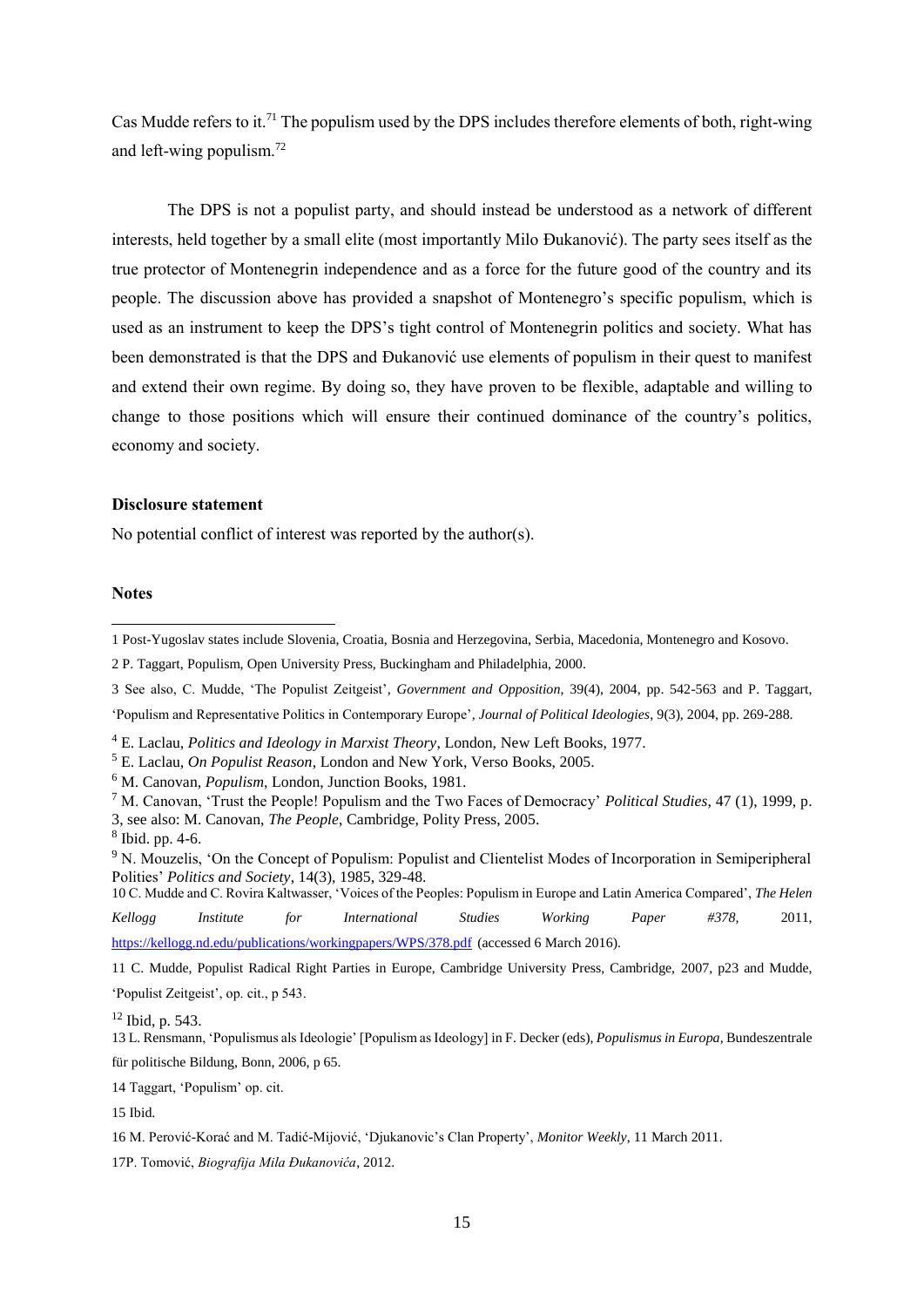[http://www.slobodnaevropa.org/content/milo\\_djukanovic\\_biografija/2254876.html](http://www.slobodnaevropa.org/content/milo_djukanovic_biografija/2254876.html) (accessed 11 October 2015).

18S. Darmanović, 'Montenegro: Destiny of a Satellite State', *Eastern European Reporter*, 27, 1992, pp. 27-29.

R. Lukić, 'From Yugoslavia to Serbia and Montenegro' in S. P. Ramet and V. Pavlaković (eds), *Serbia since 1989*,

University of Washington Press, Seattle and London, 2005, pp. 59-65.

M. Bulatović, Pravila ćutanja, Zograf, Niš, 2005, pp. 222-258.

 D. Durić, 'Montenegro's Prospects for European Integration: on a twin track' *South-East Europe Review*, 79(107), 2004, pp. 9-105.

22 E. Roberts, *Serbia-Montenegro – A New Federation*?, Conflict Studies Research Centre, London, 2002, p.6.

J. Džankić, 'Reconstructing the meaning of being Montenegrin', *Slavic Review*, 78(2), pp. 307-327.

Ibid.

 F. Bieber, 'Montenegrin Politics since the Disintegration of Yugoslavia' in F. Bieber (eds), *Montenegro in Transition: Problems of Identity and Statehood,* Nomos Verlagsgesellschaft, Baden-Baden, 2003, pp. 2-6.

Centar za Demokratsku Tranziciju, 2006.

 L. Sisti, 'The Montenegro Connection: Love, Tobacco and the Mafia', 2 June 2009. <http://www.publicintegrity.org/2009/06/02/2854/montenegro-connection> (accessed 11 October 2015)

European Commission, *Montenegro,* DG Trade, 2013

[http://trade.ec.europa.eu/doclib/docs/2008/august/tradoc\\_140031.pdf](http://trade.ec.europa.eu/doclib/docs/2008/august/tradoc_140031.pdf) (accessed 11 October 2015)

 S. Uzelac, 'Corruption in Transition Countries: "How to Capture a State" – The Example of Montenegro', *South-East Europe Review for Labour and Social Affairs*, 1/2, 2003, pp. 103-116 and I. Vuković, 'Political Dynamics in the Post-Communist Montenegro: One-Party Show' *Democratization*, 22(1), 2015, pp. 73-91.

Bertelsmann Transformation Index*, Montenegro*, 2014, p. 21

<http://www.bti-project.org/fileadmin/Inhalte/reports/2014/pdf/BTI%202014%20Montenegro.pdf> (accessed 11 October 2015).

 J. Marović, 'Montenegro' in Freedom House (eds) *Nations In Transit 2015*, pp. 467-486. [https://freedomhouse.org/sites/default/files/NIT2015\\_Montenegro\\_0.pdf](https://freedomhouse.org/sites/default/files/NIT2015_Montenegro_0.pdf) (accessed 11 October 2015)

BTI, op. cit., p. 15.

S. Darmanović, 'Montenegro: Dilemmas of a Small Republic', Journal of Democracy, 14(1), 2003, pp. 147.

European Commission, *Montenegro Progress Report 2014*, October 2014,

[http://ec.europa.eu/enlargement/pdf/key\\_documents/2014/20141008-montenegro-progress-report\\_en.pdf](http://ec.europa.eu/enlargement/pdf/key_documents/2014/20141008-montenegro-progress-report_en.pdf) (accessed 11 October 2015).

Ibid. p.2.

Uzelac, op. cit.

Marović, op. cit.

 Transparency International, *Corruption Perception Index 2014*[, http://www.transparency.org/cpi2014/results](http://www.transparency.org/cpi2014/results) (accessed 12 October 2015)

 J. Džankić and J. Marović, 'Montenegro' in Freedom House (eds) *Nations in Transit*, *2014*, p. 481 https://www.freedomhouse.org/sites/default/files/19.%20NIT14\_Montenegro\_final.pdf (accessed 11 October 2015)

Vuković, op. cit.

Ibid. pp. 84-85.

Taggart, 'Populism' op. cit.

Ibid.

Z. Andrijašević, *Nacrt za ideologiju jedne vlasti*. Kulturni centar, Bar, 1999.

K. Pavlović*, Rat za Mir. dir. by Koča Pavlović*. Obala Production: Podgorica, 2004.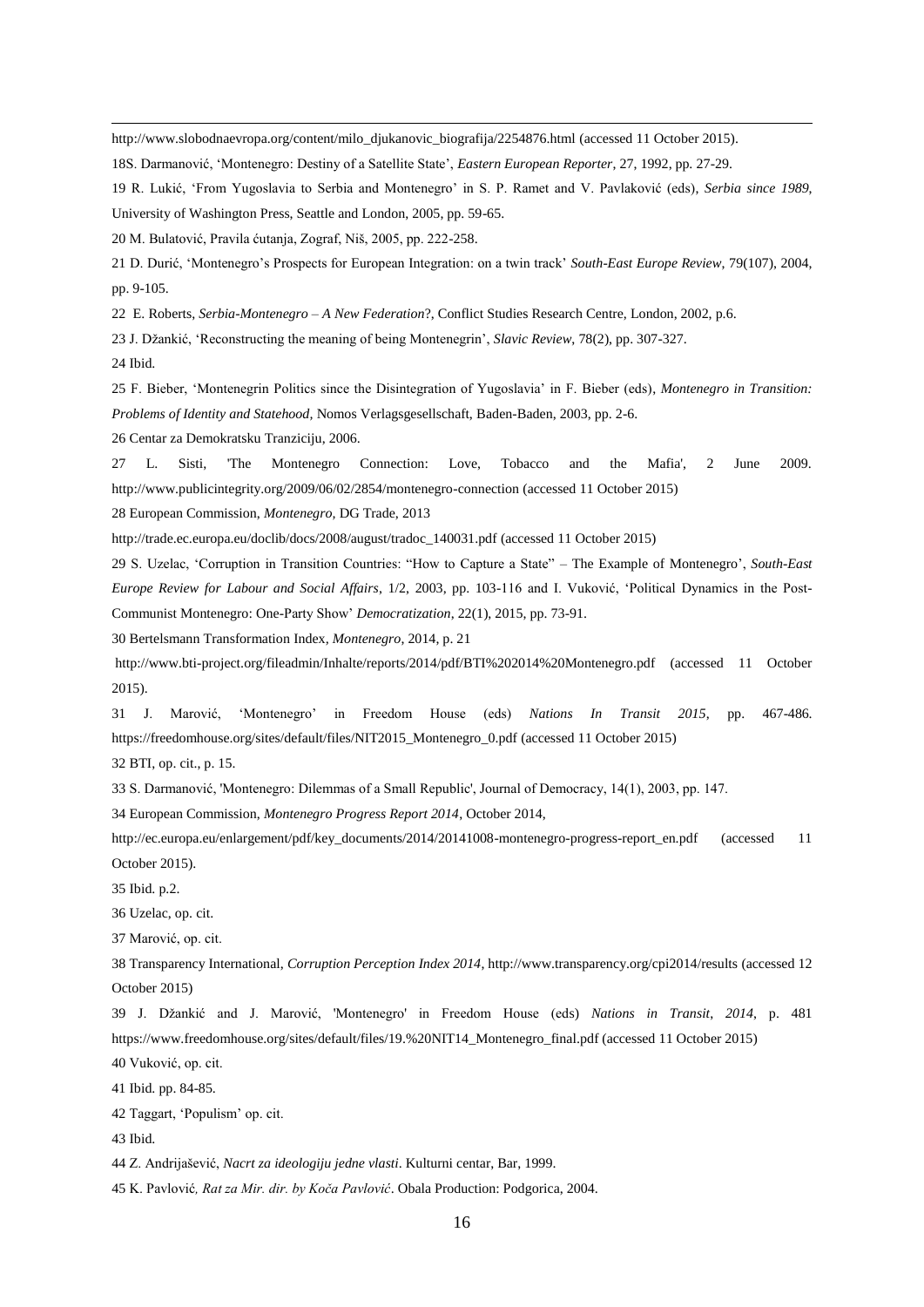1 46 F. Bieber, 'The Instrumentalization of Minorities in the Montenegrin Quest for Independence' *ECMI Report*, ECMI, Flensburg, 2003, p.16.

47 Ibid.

48 N. Caspersen, 'Elite Interests and the Serbian-Montenegrin Conflict', *South European Politics*, 4(2-3), 2005, pp. 116-117. 49 Name of the 1998 DPS coalition.

50 Pavlović, op. cit.

51 Vreme Weekly 22 February 1997, pp. 3-4.

52 B 92, 3 May 2006.

53 Džankić op. cit, and E. Jenne and F. Bieber, 'Situational Nationalism: Nation-building in the Balkans, Subversive Institutions and the Montenegrin Paradox' *Ethnopolitics*, 13(5), 2014, pp. 431-460.

54 Antena M, 19 April 2015, online, [http://antenam.net/web/index.php/politika/10401-tanok-nijesam-bio-subjektivan-to](http://antenam.net/web/index.php/politika/10401-tanok-nijesam-bio-subjektivan-to-potvrduju-izjave-evropskih-zvanicnika)[potvrduju-izjave-evropskih-zvanicnika](http://antenam.net/web/index.php/politika/10401-tanok-nijesam-bio-subjektivan-to-potvrduju-izjave-evropskih-zvanicnika) (accessed 10 October 2015).

55 F. Bieber 'The Party System of Montenegro' in: V. Stojarova and P. Emerson (eds), *Party Politics in the Western Balkan*s, Routledge, Abingdon, 2010, pp.119-130.

56 DPS Statute, 2011, p2[. http://www.dps.me/images/stories/Kongres/Statut\\_2011.pdf](http://www.dps.me/images/stories/Kongres/Statut_2011.pdf) (accessed 8 October 2015).

57 DPS Program, 2011, p5[. http://www.dps.me/images/stories/Kongres/VI\\_KONGRES\\_Program.pdf](http://www.dps.me/images/stories/Kongres/VI_KONGRES_Program.pdf)

58 N. Harris, *National Liberation*, Penguin, London, 1992, pp. 225-269.

59 B Dallago and M. Uvalić, 'The Distributive Consequences of Nationalism: the Case of Yugoslavia', *Europe-Asia Studies*, 50(1), 1998, pp. 71-91.

60 M. Popović, Populizam i političko pamćenje, panel 1, 15 May. Lecture at the Centre of Civic Education: Podgorica, 2008.

61 DPS Program, op. cit, p3.

62 Ibid.

63 M, Bulatović, Pravila ćutanja. Zograf, Nis, 2005.

64 C. Hodge, *Britain and the Balkans: 1991 until present*. Routledge, London, 2006, p.192.

65 Bieber, 'Montenegrin Politics', op. cit.

66 J. Bugajski, 'The case for Montenegro's independence', Centre for Strategic and International Studies. 2001,

http://www.csis.org/media/csis/events/010720\_bugajski.pdf (accessed: 09 July 2008).

67 Ibid.

68 E. Roberts, Memorandum. Select Committee on Foreign Affairs - Appendices to Minutes of Evidence, House of Commons,

London, 2001, p2.

69 Ibid. p4.

<sup>70</sup> C. Mudde, *The Ideology of the Extreme Right*, Manchester, Manchester University Press, 2000.

<sup>71</sup> C. Mudde, 'In the Name of the Peasantry, the Proletariat and the People: Populisms in Eastern Europe' *East European Politics and Societies*, 14(2), pp. 35-37.

 $<sup>72</sup>$  The DPS is not the first party that uses a populist discourse, which cuts across different ideological lines. Ben</sup> Stanley has argued that populism is a very thin ideology, which has to rely on other ideologies to form some kind of coherent framework, see: B. Stanley, 'The Thin Ideology of Populism' *Journal of Political Ideologies*, 13(1), pp. 95-110.

In a similar vein, the work by Franco Venturi has highlighted how different movements in  $19<sup>th</sup>$  century Russia (which would later lead to the October Revolution) have used both nationalist rhetoric and agrarian and economic populism. These movements, too, utilised right-wing and left-wing arguments simultaneously in their populist discourse. See: F. Venturi, Roots of Revolution: *A history of the Populist and Socialist Movements in Nineteenth Century Russia*, New York, Alfred A. Knopf, 1961.

#### **Notes on Contributors**

**Jelena Džankić** is a Research Fellow at the European University Institute (EUI) and the coordinator of

the EUDO Citizenship Observatory. Previously, she was a Jean Monnet and a Marie Curie Fellow at